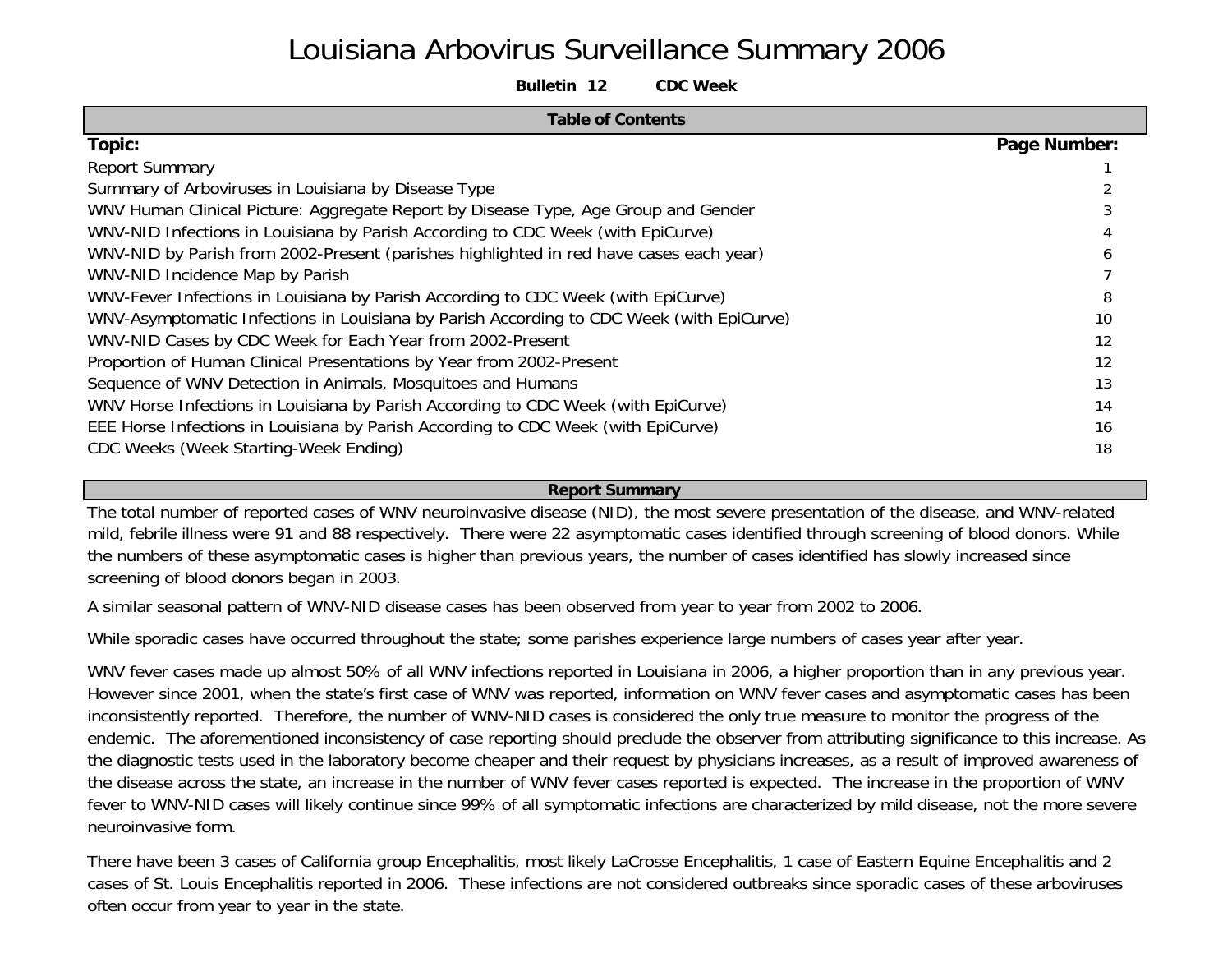# **Arbovirus Summary**

| <b>Definitions:</b> |                                        |
|---------------------|----------------------------------------|
| <b>WNV</b>          | <b>West Nile Virus</b>                 |
| NID<br>F            | <b>Neuroinvasive Disease</b>           |
|                     | Fever                                  |
| <b>PRE</b>          | <b>Asymptomatic Present Infections</b> |

| <b>Total Human West Nile Virus Clinical Presentation</b> |      |      |
|----------------------------------------------------------|------|------|
|                                                          | 2006 | 2005 |
| <b>NID</b>                                               | 91   | 118  |
| lF                                                       | 89   | 54   |
| Asymptomatic                                             | 22   | 16   |
| <b>Positive Blood Donors</b>                             | 23   | 16   |

| <b>Eastern Equine Encephalitis Case</b> |                    |      |        |  |  |  |  |  |  |  |  |  |  |  |
|-----------------------------------------|--------------------|------|--------|--|--|--|--|--|--|--|--|--|--|--|
| CDC Week Onset                          | <b>Parish</b>      | Age  | Gender |  |  |  |  |  |  |  |  |  |  |  |
| <b>WK30</b>                             | <b>EBatonRouge</b> | 47 M |        |  |  |  |  |  |  |  |  |  |  |  |

|                       | <b>LaCrosse Cases</b> |      |               |  |  |  |  |  |  |  |  |  |  |  |  |
|-----------------------|-----------------------|------|---------------|--|--|--|--|--|--|--|--|--|--|--|--|
| <b>CDC Week Onset</b> | <b>Parish</b>         | Age  | <b>Gender</b> |  |  |  |  |  |  |  |  |  |  |  |  |
| <b>IWk 29</b>         | <b>Plaquemines</b>    |      |               |  |  |  |  |  |  |  |  |  |  |  |  |
| <b>Wk 31</b>          | <b>St. Tammany</b>    | 65 M |               |  |  |  |  |  |  |  |  |  |  |  |  |
| <b>Wk 46</b>          | <b>St Tammany</b>     | 14 M |               |  |  |  |  |  |  |  |  |  |  |  |  |

| <b>St. Louis Encephalits Cases</b> |                    |       |        |  |  |  |  |  |  |  |  |  |  |  |
|------------------------------------|--------------------|-------|--------|--|--|--|--|--|--|--|--|--|--|--|
| <b>CDC Week Onset</b>              | <b>Parish</b>      | Age   | Gender |  |  |  |  |  |  |  |  |  |  |  |
| <b>Wk 40</b>                       | <b>St. Bernard</b> | 19M   |        |  |  |  |  |  |  |  |  |  |  |  |
| <b>Wk 34</b>                       | <b>Orleans</b>     | 51 IF |        |  |  |  |  |  |  |  |  |  |  |  |

|            | <b>Total Human Arboviral Deaths</b> |
|------------|-------------------------------------|
| IEEE       |                                     |
| <b>WNV</b> |                                     |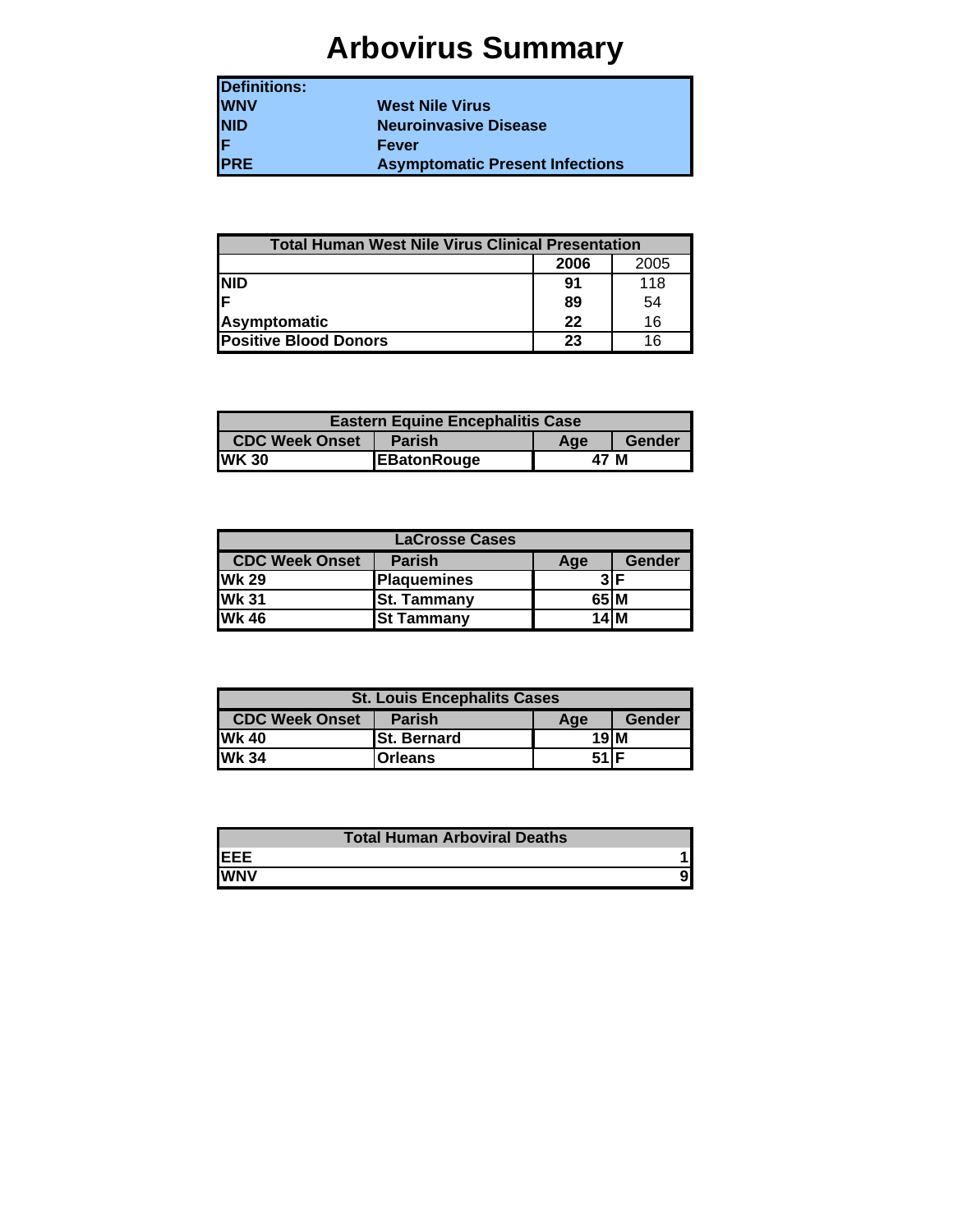# **WNV Human Clinical Presentation**

| LA                |                  |                  |           | <b>Clinical Classification</b> |                  |                  |               |
|-------------------|------------------|------------------|-----------|--------------------------------|------------------|------------------|---------------|
| <b>Population</b> | <b>Age Group</b> | <b>NID Cases</b> | Incidence | <b>Fever Cases</b>             | <b>Incidence</b> | <b>PRE Cases</b> | <b>Deaths</b> |
| 1,003,732         | $0 - 14$         |                  | 0.2       |                                | 0.1              | U                |               |
| 1,020,267         | $15 - 29$        | 11               | 1.1       | 10                             | 1.0              | 2                |               |
| 959,936           | $30 - 44$        | 17               | 1.8       | 14                             | 1.5              | 6                |               |
| 796,372           | 45-59            | 22               | 2.8       | 35                             | 4.4              | 10               | $\mathbf 2$   |
| 455,389           | 60-75            | 23               | 5.1       | <b>20</b>                      | 4.4              | 3                | 3             |
| 233,281           | $75+$            | 16               | 6.9       | 9                              | 3.9              | o                | 4             |
|                   | Undetermined     |                  |           |                                |                  |                  |               |
| 4,468,976         | Total            | 91               | 2.0       | 89                             | 2.0              | 22               | 9             |

| <b>LA Population</b> | <b>Age Group</b>    |              | <b>Neuroinvasive Disease Cases by Gender</b> |        |                    |
|----------------------|---------------------|--------------|----------------------------------------------|--------|--------------------|
|                      |                     | Male         | <b>M</b> Incidence                           | Female | <b>F</b> Incidence |
| 1,003,732            | $0 - 14$            | $\mathbf{2}$ | 0.2                                          | 0      | 0.0                |
| 1,020,267            | 15-29               | 6            | 0.6                                          | 5      | 0.5                |
| 959,936              | $30 - 44$           | 11           | 1.1                                          | 6      | 0.6                |
| 796,372              | 45-59               | 15           | 1.9                                          | 7      | 0.9                |
| 455,389              | 60-75               | 15           | 3.3                                          | 8      | 1.8                |
| 233,281              | $75+$               |              | 3.0                                          | 9      | 3.9                |
|                      | <b>Undetermined</b> |              |                                              |        |                    |
| 4,468,976            | Total               | 56           | 1.3                                          | 35     | 0.8                |

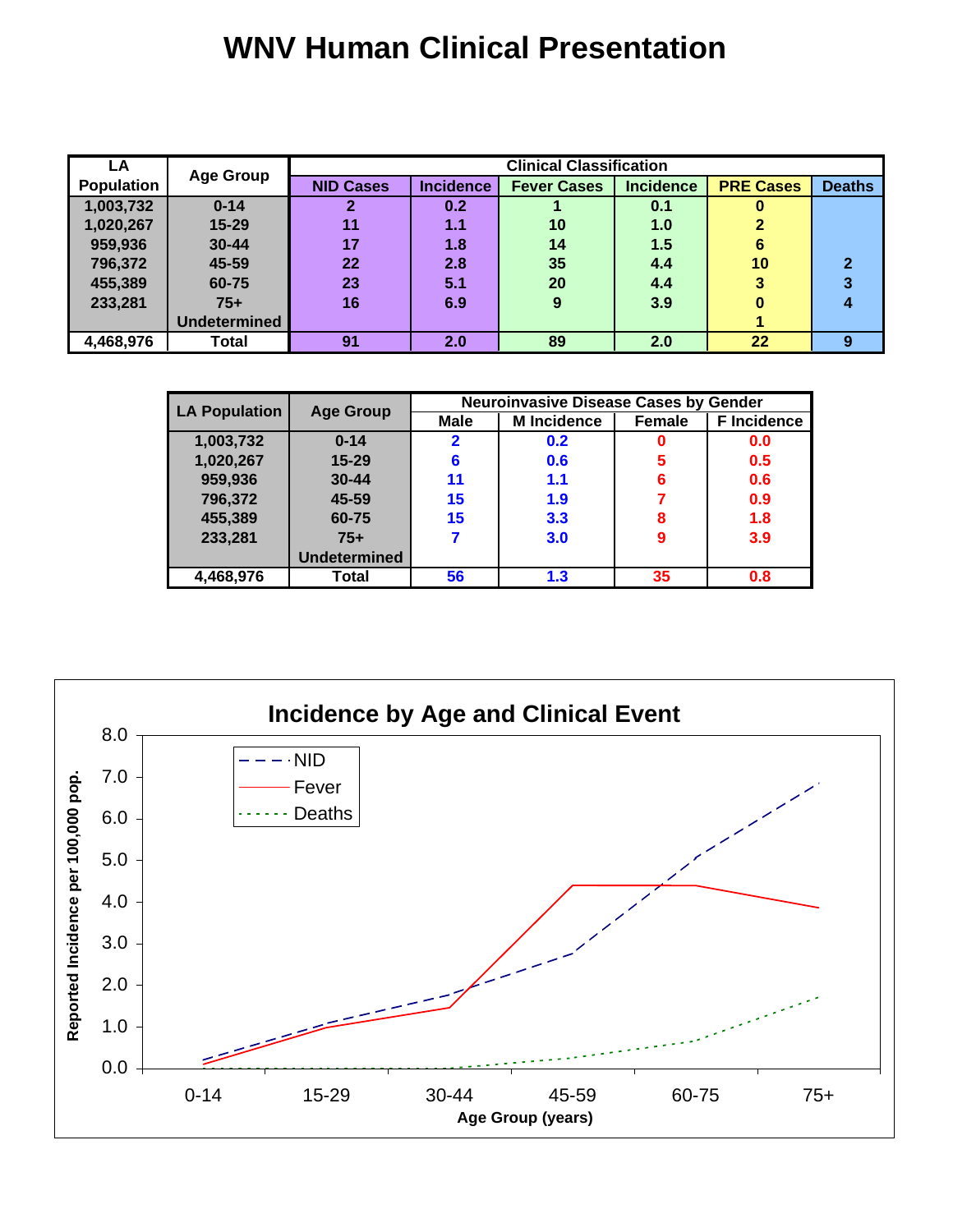### **WNV-NID Infections by Parish According to CDC Week**

|                         |                         | CDC Week 1-5 6-9 10-13 14-17 18-21 |                         |             |     |     |     | 22 23 24 25 26 27 28 29 |     |                |              | 30             |                |                | 31 32 33 34             | 35             |                |                | 36 37 38 39             |                | 40                      |                |                | 41 42 43 44 |              | 45         | 46 47 48 49 |     | 50 51 52 |
|-------------------------|-------------------------|------------------------------------|-------------------------|-------------|-----|-----|-----|-------------------------|-----|----------------|--------------|----------------|----------------|----------------|-------------------------|----------------|----------------|----------------|-------------------------|----------------|-------------------------|----------------|----------------|-------------|--------------|------------|-------------|-----|----------|
|                         | <b>Region Parish</b>    | <b>Total</b>                       |                         | Jan Feb Mar | Apr | May | Jun |                         | Jul |                |              | Aug            |                |                |                         |                | Sep            |                |                         |                | Oct                     |                |                |             |              | <b>Nov</b> |             | Dec |          |
| $\overline{\mathbf{1}}$ | Jefferson               |                                    | 8                       |             |     |     |     |                         |     |                |              |                |                | $\mathbf{1}$   | $\overline{\mathbf{2}}$ | $\overline{1}$ | 3 <sup>1</sup> | $\blacksquare$ |                         |                |                         |                |                |             |              |            |             |     |          |
| $\mathbf{1}$            | Orleans                 |                                    | 12                      |             |     |     |     |                         |     |                |              | $\mathbf{1}$   | $\overline{1}$ | $\overline{2}$ | $\overline{1}$          | $\overline{1}$ |                | $1 \quad 2$    |                         | $\mathbf{1}$   | $\overline{\mathbf{1}}$ |                | $\overline{1}$ |             |              |            |             |     |          |
| $\overline{1}$          | <b>Plaquemines</b>      |                                    | $\mathbf{o}$            |             |     |     |     |                         |     |                |              |                |                |                |                         |                |                |                |                         |                |                         |                |                |             |              |            |             |     |          |
| $\overline{1}$          | <b>St Bernard</b>       |                                    | $\mathbf{o}$            |             |     |     |     |                         |     |                |              |                |                |                |                         |                |                |                |                         |                |                         |                |                |             |              |            |             |     |          |
| $\overline{2}$          | Ascension               |                                    | 10                      |             |     |     |     |                         |     | $\overline{1}$ |              | $\overline{1}$ |                | $\mathbf{1}$   | $\overline{\mathbf{5}}$ | $\mathbf{1}$   |                | $\overline{1}$ |                         |                |                         |                |                |             |              |            |             |     |          |
| $\overline{2}$          | <b>East Baton Rouge</b> |                                    | $6\overline{6}$         |             |     |     |     |                         |     |                |              | $\overline{1}$ |                |                | $\overline{1}$          |                |                | $\mathbf{3}$   |                         |                |                         |                |                |             |              |            |             |     |          |
| $\overline{2}$          | East Feliciana          |                                    | $\mathbf{o}$            |             |     |     |     |                         |     |                |              |                |                |                |                         |                |                |                |                         |                |                         |                |                |             |              |            |             |     |          |
| $\overline{2}$          | <b>Iberville</b>        |                                    | $\mathbf{o}$            |             |     |     |     |                         |     |                |              |                |                |                |                         |                |                |                |                         |                |                         |                |                |             |              |            |             |     |          |
| $\overline{2}$          | <b>Pointe Coupee</b>    |                                    | $\mathbf{o}$            |             |     |     |     |                         |     |                |              |                |                |                |                         |                |                |                |                         |                |                         |                |                |             |              |            |             |     |          |
| $\overline{2}$          | <b>West Baton Rouge</b> |                                    | $\mathbf{1}$            |             |     |     |     |                         |     |                | $\mathbf{1}$ |                |                |                |                         |                |                |                |                         |                |                         |                |                |             |              |            |             |     |          |
| $\overline{2}$          | <b>West Feliciana</b>   |                                    | $\mathbf{o}$            |             |     |     |     |                         |     |                |              |                |                |                |                         |                |                |                |                         |                |                         |                |                |             |              |            |             |     |          |
| 3                       | <b>Assumption</b>       |                                    | $\overline{1}$          |             |     |     |     |                         |     | $\overline{1}$ |              |                |                |                |                         |                |                |                |                         |                |                         |                |                |             |              |            |             |     |          |
| 3                       | Lafourche               |                                    | $\overline{1}$          |             |     |     |     |                         |     |                |              |                |                |                |                         |                | $\mathbf{1}$   |                |                         |                |                         |                |                |             |              |            |             |     |          |
| 3                       | <b>St Charles</b>       |                                    | $\mathbf{o}$            |             |     |     |     |                         |     |                |              |                |                |                |                         |                |                |                |                         |                |                         |                |                |             |              |            |             |     |          |
| 3                       | <b>St James</b>         |                                    | $\mathbf{o}$            |             |     |     |     |                         |     |                |              |                |                |                |                         |                |                |                |                         |                |                         |                |                |             |              |            |             |     |          |
| 3                       | St John                 |                                    | $\mathbf{o}$            |             |     |     |     |                         |     |                |              |                |                |                |                         |                |                |                |                         |                |                         |                |                |             |              |            |             |     |          |
| 3                       | <b>St Mary</b>          |                                    | $\mathbf{o}$            |             |     |     |     |                         |     |                |              |                |                |                |                         |                |                |                |                         |                |                         |                |                |             |              |            |             |     |          |
| 3                       | Terrebonne              |                                    | $\mathbf{o}$            |             |     |     |     |                         |     |                |              |                |                |                |                         |                |                |                |                         |                |                         |                |                |             |              |            |             |     |          |
| $\overline{4}$          | Acadia                  |                                    | $\mathbf{o}$            |             |     |     |     |                         |     |                |              |                |                |                |                         |                |                |                |                         |                |                         |                |                |             |              |            |             |     |          |
| $\overline{4}$          | Evangeline              |                                    | $\mathbf{o}$            |             |     |     |     |                         |     |                |              |                |                |                |                         |                |                |                |                         |                |                         |                |                |             |              |            |             |     |          |
| $\overline{4}$          | Iberia                  |                                    | $\mathbf 0$             |             |     |     |     |                         |     |                |              |                |                |                |                         |                |                |                |                         |                |                         |                |                |             |              |            |             |     |          |
| $\overline{4}$          | Lafayette               |                                    | $\mathbf{1}$            |             |     |     |     |                         |     |                |              |                |                |                |                         |                |                |                |                         |                |                         |                |                |             |              |            |             |     |          |
| $\overline{\bf{4}}$     | <b>St Landry</b>        |                                    | $\mathbf{o}$            |             |     |     |     |                         |     |                |              |                |                |                |                         |                |                |                |                         |                |                         |                |                |             |              |            |             |     |          |
| $\overline{\bf{4}}$     | <b>St Martin</b>        |                                    | $\mathbf{o}$            |             |     |     |     |                         |     |                |              |                |                |                |                         |                |                |                |                         |                |                         |                |                |             |              |            |             |     |          |
| 4                       | Vermillion              |                                    | $\mathbf{1}$            |             |     |     |     |                         |     |                | $\mathbf{1}$ |                |                |                |                         |                |                |                |                         |                |                         |                |                |             |              |            |             |     |          |
| 5                       | Allen                   |                                    | $\mathbf{o}$            |             |     |     |     |                         |     |                |              |                |                |                |                         |                |                |                |                         |                |                         |                |                |             |              |            |             |     |          |
| 5                       | Beauregard              |                                    | $\mathbf{o}$            |             |     |     |     |                         |     |                |              |                |                |                |                         |                |                |                |                         |                |                         |                |                |             |              |            |             |     |          |
| 5                       | Calcasieu               |                                    | 5                       |             |     |     |     |                         |     |                |              | $\overline{1}$ |                |                | $\overline{1}$          | -1             |                |                | $\overline{\mathbf{2}}$ |                |                         |                |                |             |              |            |             |     |          |
| 5                       | Cameron                 |                                    | $\mathbf 0$             |             |     |     |     |                         |     |                |              |                |                |                |                         |                |                |                |                         |                |                         |                |                |             |              |            |             |     |          |
| 5                       | Jefferson Davis         |                                    | $\mathbf 0$             |             |     |     |     |                         |     |                |              |                |                |                |                         |                |                |                |                         |                |                         |                |                |             |              |            |             |     |          |
| 6                       | <b>Avoyelles</b>        |                                    | $\mathbf{1}$            |             |     |     |     |                         |     |                |              |                |                |                |                         |                |                | $\mathbf{1}$   |                         |                |                         |                |                |             |              |            |             |     |          |
| 6                       | Catahoula               |                                    | $\mathbf{1}$            |             |     |     |     |                         |     |                |              |                |                |                |                         |                |                |                |                         | $\overline{1}$ |                         |                |                |             |              |            |             |     |          |
| 6                       | Concordia               |                                    | 1                       |             |     |     |     |                         |     |                |              |                |                |                |                         |                |                |                |                         |                |                         | $\overline{1}$ |                |             |              |            |             |     |          |
| 6                       | Grant                   |                                    | $\mathbf 0$             |             |     |     |     |                         |     |                |              |                |                |                |                         |                |                |                |                         |                |                         |                |                |             |              |            |             |     |          |
| 6                       | Lasalle                 |                                    | $\mathbf 0$             |             |     |     |     |                         |     |                |              |                |                |                |                         |                |                |                |                         |                |                         |                |                |             |              |            |             |     |          |
| 6                       | <b>Rapides</b>          |                                    | $\overline{7}$          |             |     |     |     |                         |     |                |              |                |                |                | $\overline{1}$          |                |                | $\mathbf{1}$   | $\blacksquare$          | $\overline{2}$ |                         |                |                |             | $\mathbf{1}$ |            |             |     |          |
| 6                       | Vernon                  |                                    | $\mathbf{1}$            |             |     |     |     |                         |     |                |              |                |                | $\mathbf{1}$   |                         |                |                |                |                         |                |                         |                |                |             |              |            |             |     |          |
| 6                       | Winn                    |                                    | $\mathbf 0$             |             |     |     |     |                         |     |                |              |                |                |                |                         |                |                |                |                         |                |                         |                |                |             |              |            |             |     |          |
| $\overline{7}$          | <b>Bienville</b>        |                                    | $\mathbf 0$             |             |     |     |     |                         |     |                |              |                |                |                |                         |                |                |                |                         |                |                         |                |                |             |              |            |             |     |          |
| $\overline{7}$          | <b>Bossier</b>          |                                    | $\overline{2}$          |             |     |     |     |                         |     |                |              |                | $\mathbf{1}$   |                |                         |                | $\mathbf{1}$   |                |                         |                |                         |                |                |             |              |            |             |     |          |
| $\overline{7}$          | Caddo                   |                                    | $\overline{\mathbf{3}}$ |             |     |     |     |                         |     | $\overline{1}$ |              |                |                |                |                         |                | $\mathbf{1}$   |                | $\mathbf{1}$            |                |                         |                |                |             |              |            |             |     |          |
| $\overline{7}$          | Claiborne               |                                    | $\mathbf 0$             |             |     |     |     |                         |     |                |              |                |                |                |                         |                |                |                |                         |                |                         |                |                |             |              |            |             |     |          |
| $\overline{7}$          | <b>DeSoto</b>           |                                    | $\mathbf 0$             |             |     |     |     |                         |     |                |              |                |                |                |                         |                |                |                |                         |                |                         |                |                |             |              |            |             |     |          |
| $\overline{7}$          | Lincoln                 |                                    | $\mathbf 0$             |             |     |     |     |                         |     |                |              |                |                |                |                         |                |                |                |                         |                |                         |                |                |             |              |            |             |     |          |
| $\overline{7}$          | Natchitoches            |                                    | $\mathbf 0$             |             |     |     |     |                         |     |                |              |                |                |                |                         |                |                |                |                         |                |                         |                |                |             |              |            |             |     |          |
| $\overline{7}$          | <b>Red River</b>        |                                    | $\mathbf 0$             |             |     |     |     |                         |     |                |              |                |                |                |                         |                |                |                |                         |                |                         |                |                |             |              |            |             |     |          |
| $\overline{7}$          | Sabine                  |                                    | $\mathbf{o}$            |             |     |     |     |                         |     |                |              |                |                |                |                         |                |                |                |                         |                |                         |                |                |             |              |            |             |     |          |
| $\overline{7}$          | Webster                 |                                    | $\mathbf{1}$            |             |     |     |     |                         |     |                |              |                |                | $\mathbf{1}$   |                         |                |                |                |                         |                |                         |                |                |             |              |            |             |     |          |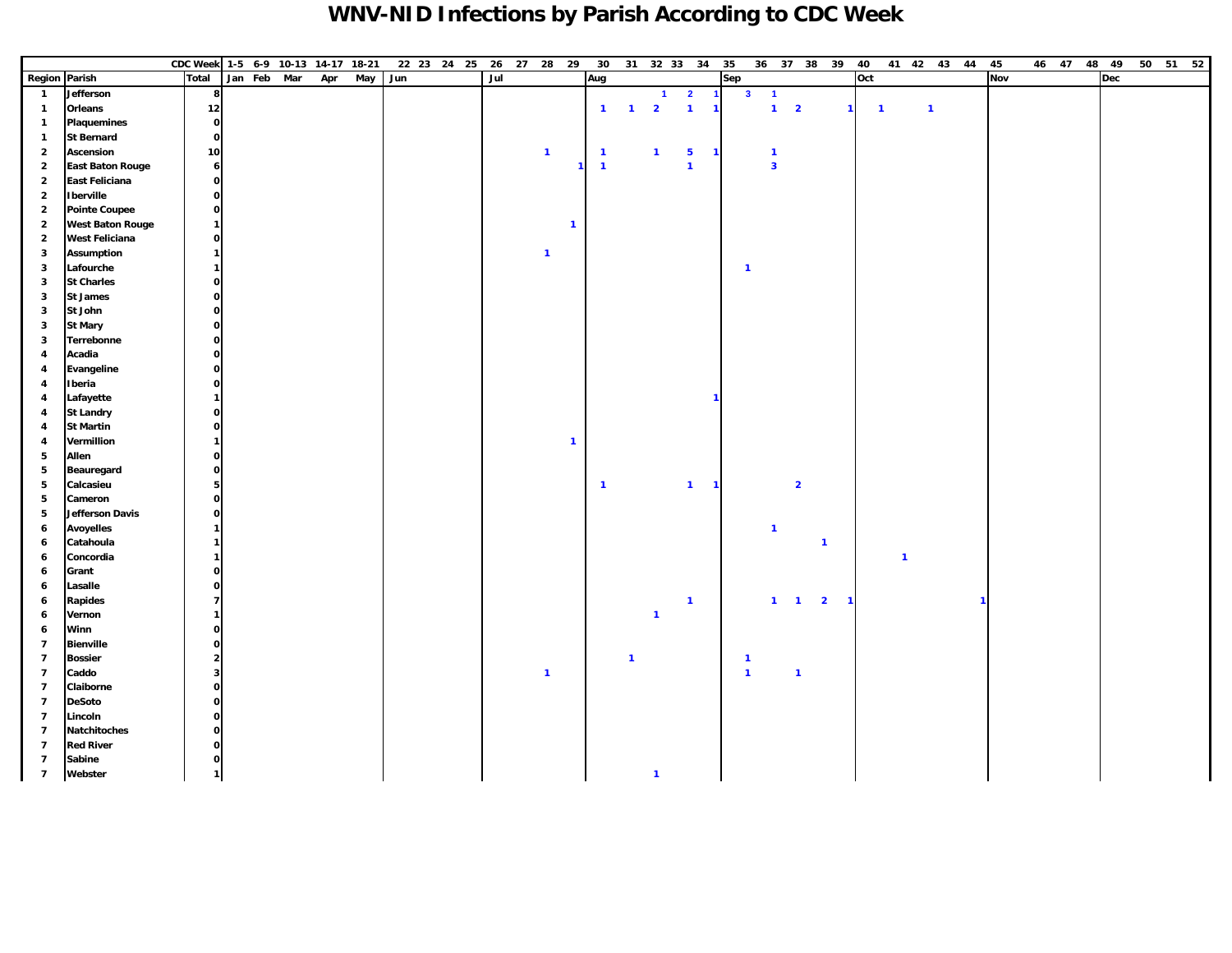### **WNV-NID Infections by Parish According to CDC Week**

|               |                      | CDC Week 1-5 6-9 10-13 14-17 18-21 |  |             |     |              |              | 22 23 24     | 25 | 26           | 27 | 28 | 29 | 30                      | 31           | 32 33                   | 34 | 35       | 37<br>36 | 38        | 39 | 40  | 41 | 42 | 43 | 44 | 45  | 46 47 | 48 | 49  | 50 | 51 52 |
|---------------|----------------------|------------------------------------|--|-------------|-----|--------------|--------------|--------------|----|--------------|----|----|----|-------------------------|--------------|-------------------------|----|----------|----------|-----------|----|-----|----|----|----|----|-----|-------|----|-----|----|-------|
| Region Parish |                      | <b>Total</b>                       |  | Jan Feb Mar | Apr | May Jun      |              |              |    | Jul          |    |    |    | Aug                     |              |                         |    | Sep      |          |           |    | Oct |    |    |    |    | Nov |       |    | Dec |    |       |
| 8             | Caldwell             | 0                                  |  |             |     |              |              |              |    |              |    |    |    |                         |              |                         |    |          |          |           |    |     |    |    |    |    |     |       |    |     |    |       |
| 8             | <b>East Carroll</b>  | $\mathbf{o}$                       |  |             |     |              |              |              |    |              |    |    |    |                         |              |                         |    |          |          |           |    |     |    |    |    |    |     |       |    |     |    |       |
| 8             | Franklin             | $\mathbf{o}$                       |  |             |     |              |              |              |    |              |    |    |    |                         |              |                         |    |          |          |           |    |     |    |    |    |    |     |       |    |     |    |       |
| 8             | Jackson              | $\mathbf{o}$                       |  |             |     |              |              |              |    |              |    |    |    |                         |              |                         |    |          |          |           |    |     |    |    |    |    |     |       |    |     |    |       |
| 8             | Madison              | $\mathbf{o}$                       |  |             |     |              |              |              |    |              |    |    |    |                         |              |                         |    |          |          |           |    |     |    |    |    |    |     |       |    |     |    |       |
| 8             | Morehouse            | $\mathbf{o}$                       |  |             |     |              |              |              |    |              |    |    |    |                         |              |                         |    |          |          |           |    |     |    |    |    |    |     |       |    |     |    |       |
| 8             | Ouachita             | 3                                  |  |             |     |              |              |              |    |              |    |    |    |                         | $\mathbf{1}$ | $\overline{\mathbf{2}}$ |    |          |          |           |    |     |    |    |    |    |     |       |    |     |    |       |
| 8             | Richland             | $\mathbf 0$                        |  |             |     |              |              |              |    |              |    |    |    |                         |              |                         |    |          |          |           |    |     |    |    |    |    |     |       |    |     |    |       |
| 8             | <b>Tensas</b>        | $\mathbf 0$                        |  |             |     |              |              |              |    |              |    |    |    |                         |              |                         |    |          |          |           |    |     |    |    |    |    |     |       |    |     |    |       |
| 8             | Union                | $\mathbf{o}$                       |  |             |     |              |              |              |    |              |    |    |    |                         |              |                         |    |          |          |           |    |     |    |    |    |    |     |       |    |     |    |       |
| 8             | <b>West Caroll</b>   | $\mathbf 0$                        |  |             |     |              |              |              |    |              |    |    |    |                         |              |                         |    |          |          |           |    |     |    |    |    |    |     |       |    |     |    |       |
| 9             | Livingston           |                                    |  |             |     |              |              |              |    |              |    |    |    |                         |              |                         |    |          |          |           |    |     |    |    |    |    |     |       |    |     |    |       |
| 9             | St Helena            | $\mathbf{o}$                       |  |             |     |              |              |              |    |              |    |    |    |                         |              |                         |    |          |          |           |    |     |    |    |    |    |     |       |    |     |    |       |
| 9             | <b>St Tammany</b>    | 14                                 |  |             |     |              |              |              |    |              |    |    |    |                         | 3            |                         |    |          |          |           |    |     |    |    |    |    |     |       |    |     |    |       |
| 9             | Tangipahoa           | 6                                  |  |             |     |              |              |              |    | $\mathbf{1}$ |    |    |    | $\overline{\mathbf{2}}$ |              |                         |    |          |          |           |    |     |    |    |    |    |     |       |    |     |    |       |
| 9             | Washington           |                                    |  |             |     |              |              |              |    |              |    |    |    |                         |              |                         |    |          |          |           |    |     |    |    |    |    |     |       |    |     |    |       |
|               | Undetermined         | $\Omega$                           |  |             |     |              |              |              |    |              |    |    |    |                         |              |                         |    |          |          |           |    |     |    |    |    |    |     |       |    |     |    |       |
|               | <b>WNV-NID Total</b> | 91                                 |  | n           | 0   | $\mathbf{O}$ | $\mathbf{0}$ | $\mathbf{o}$ |    |              |    |    | 5  | 6                       |              | 14                      | 13 | <b>b</b> | 9        | $\bullet$ |    |     |    |    |    |    | n   |       |    |     |    | 0     |

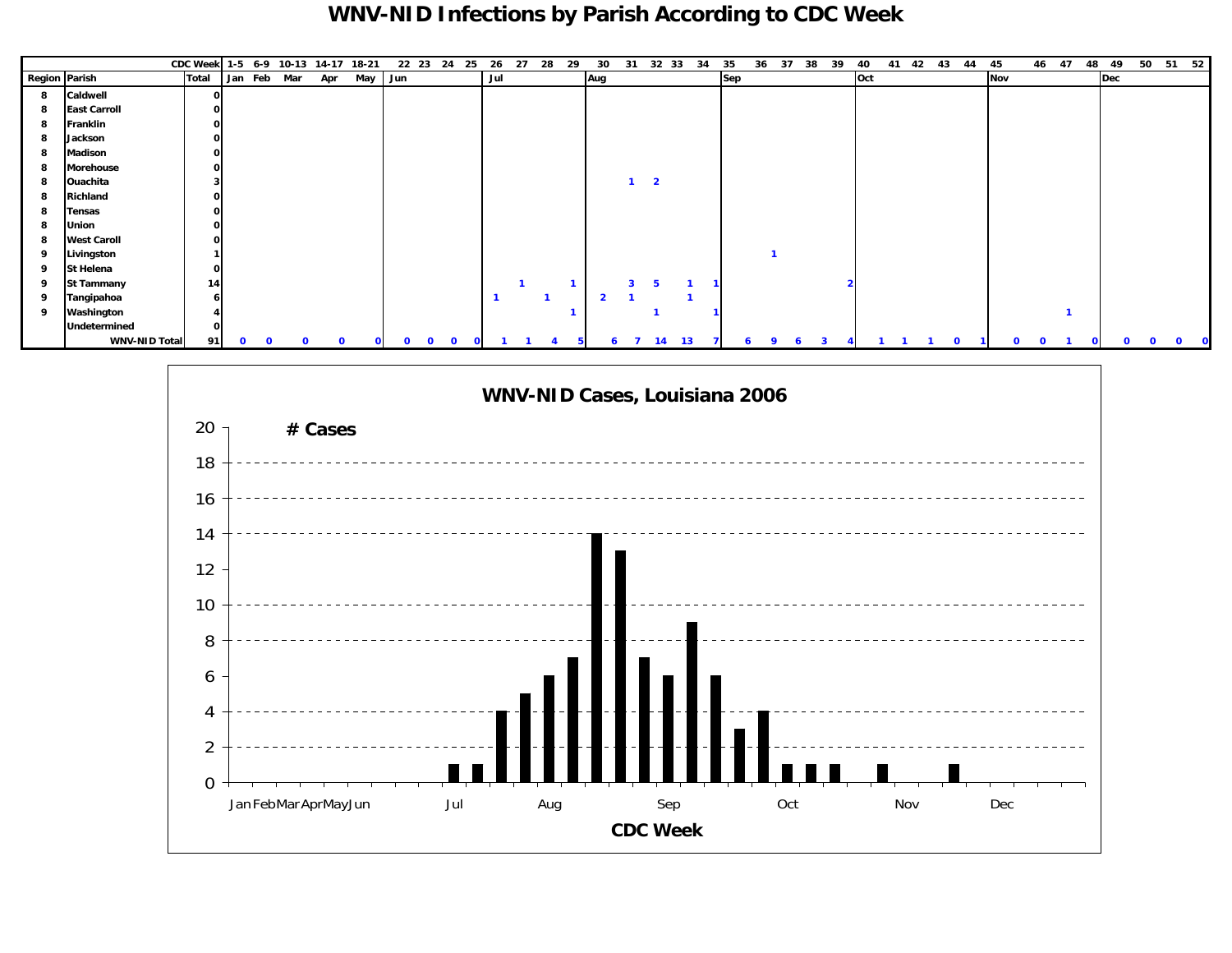#### Region **Parish Population NID Incidence NID Fever PRE 2002 2003 2004 2005 1 Jefferson 455,466 1.8 8 6 1 24 3 1 6 1 Orleans 484,674 2.5 12 5 10 2 1 6 1 Plaquemines 1 26,757 0.0** 0.0 1 0 0 0 0 0 0 **1 St Bernard 67,229 0.0 2** 000 **1** 2 Ascension | 76,627 13.1 10 12 1 | 6 | 2 | 1 | 3 **2 East Baton Rouge 412,852 1.5 6 10 1 37 1 22 17** 2 East Feliciana 21,360 0.0 2 2 1 1 0 **2 Iberville 33,320 0.0 2** 0 0 **2 2** Pointe Coupee 22,763 0.0 **1** 6 0 0 2 **2 West Baton Rouge 21,601 4.6 1 1 2** 0 **1** 0 **2 West Feliciana 15,111 0.0** 0000 **3 Assumption 23,388 4.3 1** 0 **1** 0 0 **3 Lafourche 89,974 1.1 1 2 1** 0 **2** 0 **1 3 St Charles | 48,072 0.0** | | 0 | 0 | 0 | 0 | 0 **3 St James 21,216 0.0 2000 2000 21 0000 21 0000 21 0000 21 0000 21 000 21 000 21 000 21 000 21 000 21 000 21 00 3 St John 43,044 0.0 2** 000 **3 St Mary 53,500 0.0 1** 0 **1** 0 0 **3 Terrebonne 104,503 0.0** 0 **3** 0 0 **4 Acadia 58,861 0.0** 000 **1 4 Evangeline 35,434 0.0 1** 0 **1** 0 **4 Iberia 73,266 0.0 2 1** 0 **4 4 Lafayette 190,503 0.5 1 1 4** 0 **1 1 4 St Landry 87,700 0.0 1** 0 **3** 0 **4 St Martin 48,583 0.0** 0000 **4 V**ermillion | 53,807 1.9 1 | | | | 0 | 0 | 0 | 0 **5 Allen | 25,440 0.0** | 0 | 0 | 0 | 0 **5 Beauregard 32,986 0.0** 0 0 **1 1 5 Calcasieu 183,577 2.7 5 4 3 8132 5 Cameron 9,991 0.0** 0 **1** 0 0 **5 Jefferson Davis 31,435 0.0** 0 0 **1** 0 **6 Avoyelles 41,481 2.4 1 2** 000 **6 Catahoula 10,920 9.2 1** 0 **1** 0 0 **6 Concordia 20,247 4.9 1 1** 000 **6 Grant 18,698 0.0 1 1 1** 0 0 0 **6 Rapides 126,337 5.5 7 2 2 14 2 8 7 6 Lasalle 14,282 0.0** 0000 **6 Vernon 52,531 1.9 1** 0000 **6 Winn 16,894 0.0 1** 0 0 **1 7 Bienville 15,752 0.0** 0000 **7 Bossier 98,310 2.0 2 2 3896 7 Caddo 252,161 1.2 3 3 3 5 38 8 16 7 Claiborne 16,851 0.0** 0 **1** 0 0 **7 DeSoto 25,494 0.0 1** 0 **1** 0 0 **7 Natchitoches 39,080 0.0 1 1 1** 0 **2 7 Red River 9,622 0.0** 0000 **7 S**abine | 23,459 0.0 | 1 | 0 | 0 | 0 **7 Webster 41,831 2.4 1 1** 0 0 **1** 0 **8 Caldwell 10,560 0.0** 0 0 **1** 0 **8 East Carroll 9,421 0.0** 0000 **8 Franklin 21,263 0.0 1** 0 0 **1 1 8 Jackson 15,397 0.0** 0 **1** 0 0 **8 Lincoln 42,509 0.0** 0 **2** 0 **1 8 Madison | 13,728 0.0** | 0 | 0 | 1 | 0 **8 Morehouse 31,021 0.0** 0 **221 8 Ouachita 147,250 2.0 3 3 6 2 5 15 8 Richland 20,981 0.0 1 2 1 1** 0 **8 Tensas 6,618 0.0** 0000 **8 Union 22,803 0.0 1 1 1 1** 0 **8** West Carroll  $\begin{array}{ccc} 12,314 & 0.0 \\ 12,314 & 0.0 \end{array}$  0 0 2 2 0 **Reported Infections 2006 Previously Reported NID Cases**

#### **NID by Parish 2002-Present**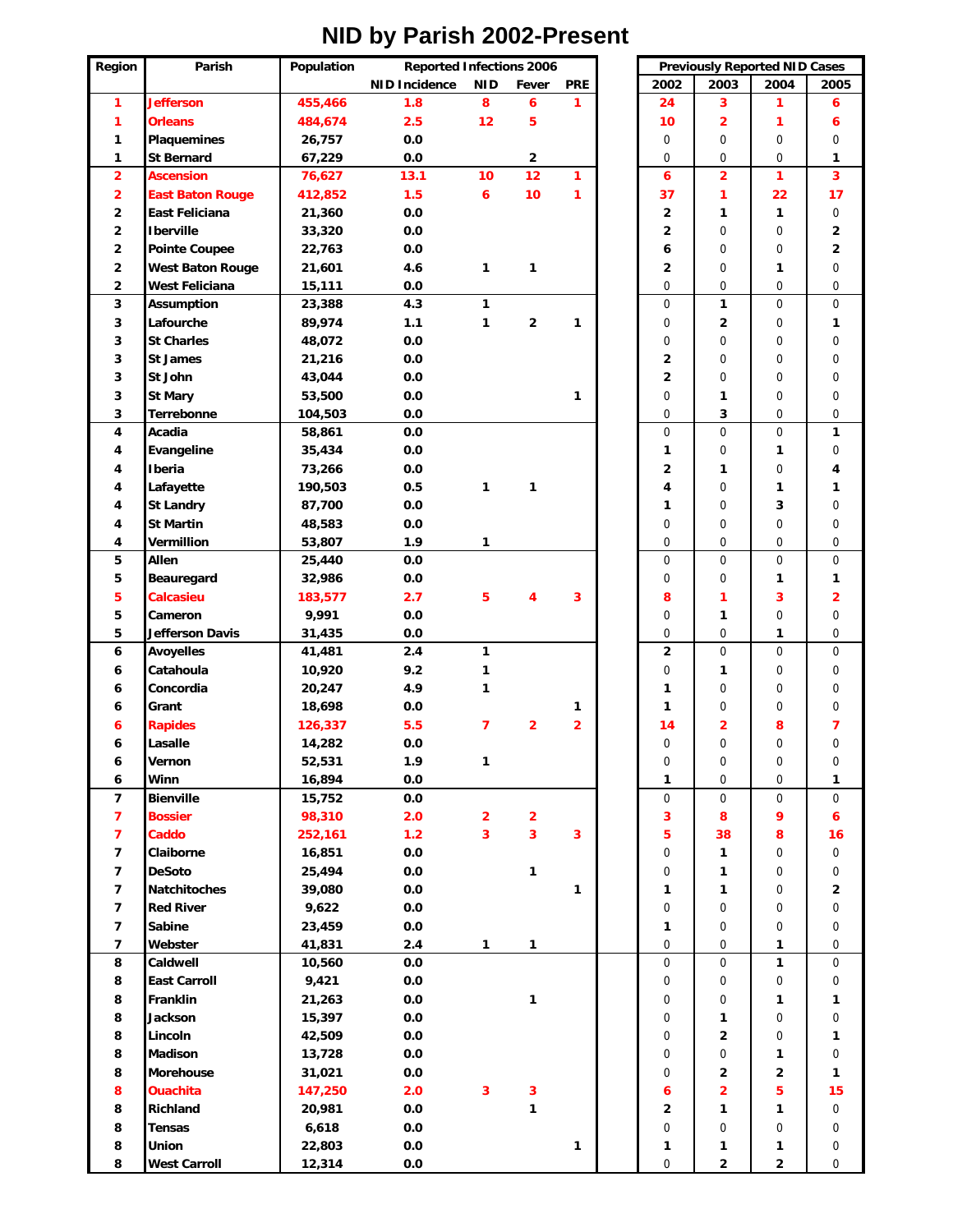| Region | Parish              | Population | <b>Reported Infections 2006</b> |      |              |            | <b>Previously Reported NID Cases</b> |      |      |      |
|--------|---------------------|------------|---------------------------------|------|--------------|------------|--------------------------------------|------|------|------|
|        |                     |            | <b>NID Incidence</b>            | NID. | Fever        | <b>PRE</b> | 2002                                 | 2003 | 2004 | 2005 |
| 9      | <b>Livingston</b>   | 91,814     | 1.1                             |      | 4            |            | 12                                   | 5    | 6    | 11   |
| 9      | <b>St Helena</b>    | 10,525     | 0.0                             |      |              |            |                                      | 2    |      | 2    |
| 9      | <b>St Tammany</b>   | 191,268    | 7.3                             | 14   | 18           | 4          | 27                                   | 4    | 0    | 3    |
| 9      | <b>Tangipahoa</b>   | 100,588    | 6.0                             | 6    | 8            |            | 12                                   | 6    |      | 2    |
| 9      | Washington          | 43,926     | 9.1                             |      | $\mathbf{z}$ |            | 6                                    | 2    | 0    |      |
|        | <b>Undetermined</b> |            |                                 |      |              |            |                                      | 0    |      |      |
|        | Total               | 4,468,976  | 2.0                             | 91   | 89           | 22         | 204                                  | 101  | 84   | 118  |

| <b>Reported Infections 2006</b> |            |       |            |          | <b>Previously Reported NID Cases</b> |      |                |
|---------------------------------|------------|-------|------------|----------|--------------------------------------|------|----------------|
| ncidence                        | <b>NID</b> | Fever | <b>PRE</b> | 2002     | 2003                                 | 2004 | 2005           |
| 1.1                             |            | 4     |            | 12       | 5                                    | 6    | 11             |
| 0.0                             |            |       |            | $\Omega$ | $\mathbf{2}$                         |      | $\overline{2}$ |
| 7.3                             | 14         | 18    | 4          | 27       |                                      |      | 3              |
| 6.0                             | 6          | 8     |            | 12       | 6                                    |      | $\overline{2}$ |
| 9.1                             |            |       |            | 6        | 2                                    |      | 3              |
|                                 |            |       |            |          |                                      |      |                |
| 2.0                             | 91         | 89    | 22         | 204      | 101                                  | 84   | 118            |



### **NID by Parish 2002-Present**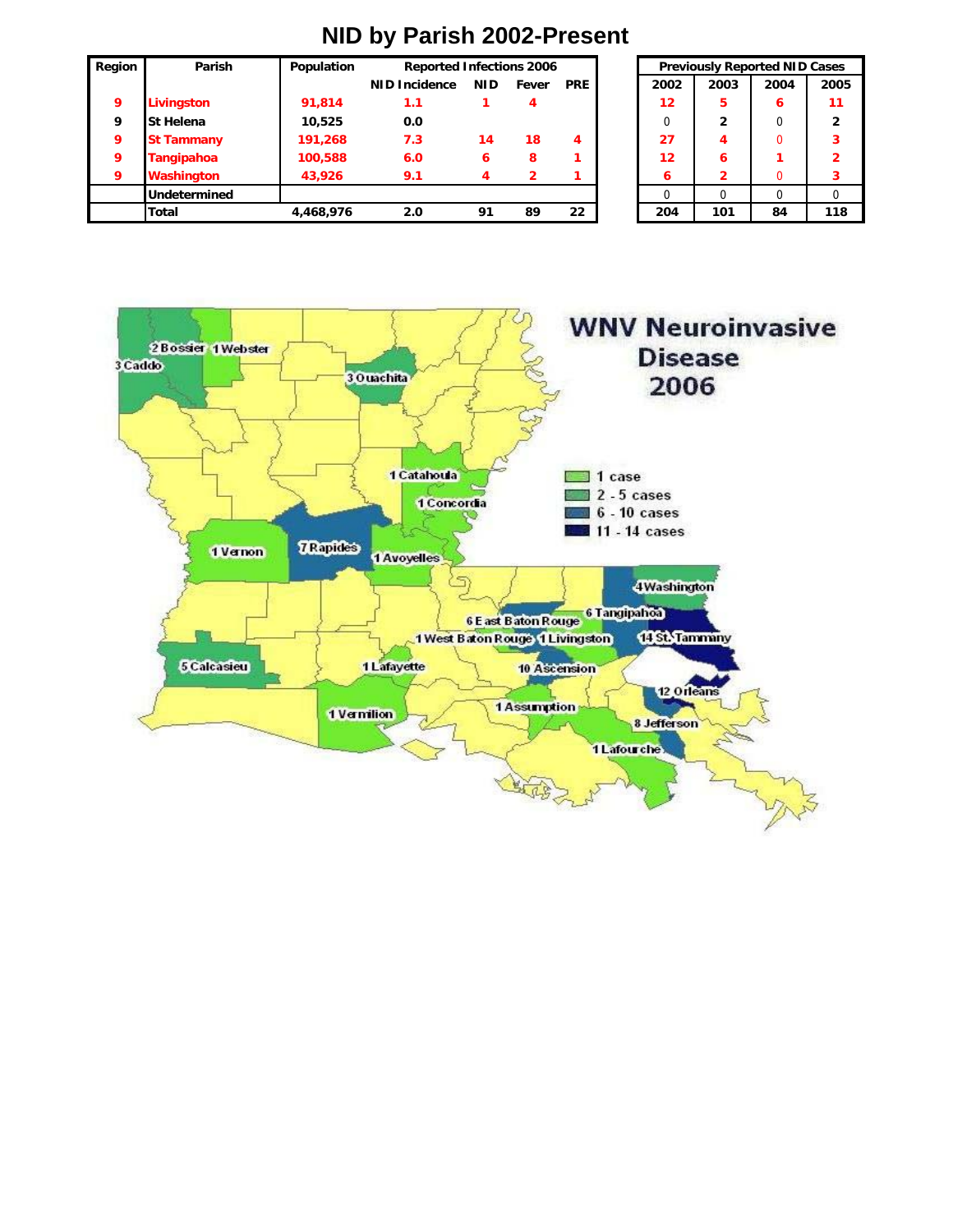### **WNV-Fever Infections by Parish According to CDC Week**

|                                  |                         | CDC Week 1-5 6-9 10-13 14-17 18-21 |                                               |             |     |     |     | 22 23 24 25 |     | 26 27 28 29 |                         |              | 30             |              |                         | 31 32 33 34             |                         | 35  |                                  | 36 37 38 39             |                |                         | 40                      |                | 41 42 43 44 |              | 45  |  | 46 47 48     | 49         |  | 50 51 52 |
|----------------------------------|-------------------------|------------------------------------|-----------------------------------------------|-------------|-----|-----|-----|-------------|-----|-------------|-------------------------|--------------|----------------|--------------|-------------------------|-------------------------|-------------------------|-----|----------------------------------|-------------------------|----------------|-------------------------|-------------------------|----------------|-------------|--------------|-----|--|--------------|------------|--|----------|
| Region Parish                    |                         | <b>Total</b>                       |                                               | Jan Feb Mar | Apr | May | Jun |             | Jul |             |                         |              | Aug            |              |                         |                         |                         | Sep |                                  |                         |                |                         | Oct                     |                |             |              | Nov |  |              | <b>Dec</b> |  |          |
| $\overline{\mathbf{1}}$          | Jefferson               |                                    | $\boldsymbol{6}$                              |             |     |     |     |             |     |             |                         |              |                |              |                         | $\overline{2}$          | $\blacksquare$          |     | $\blacksquare$<br>$\overline{1}$ |                         |                |                         |                         |                |             |              |     |  |              |            |  |          |
| $\mathbf{1}$                     | Orleans                 |                                    | 5                                             |             |     |     |     |             |     |             |                         |              | $\overline{1}$ |              | $\mathbf{1}$            |                         |                         |     | $\mathbf{1}$                     |                         | $\mathbf{1}$   | 1                       |                         |                |             |              |     |  |              |            |  |          |
| $\mathbf{1}$                     | Plaquemines             |                                    | $\mathbf{o}$                                  |             |     |     |     |             |     |             |                         |              |                |              |                         |                         |                         |     |                                  |                         |                |                         |                         |                |             |              |     |  |              |            |  |          |
| $\mathbf{1}$                     | <b>St Bernard</b>       |                                    | $\overline{\mathbf{c}}$                       |             |     |     |     |             |     |             |                         |              |                |              |                         | $\overline{\mathbf{2}}$ |                         |     |                                  |                         |                |                         |                         |                |             |              |     |  |              |            |  |          |
| $\overline{2}$                   | Ascension               | $12$                               |                                               |             |     |     |     |             |     |             |                         | $\mathbf{1}$ |                | $\mathbf{1}$ | $\overline{\mathbf{2}}$ | $\overline{\mathbf{2}}$ | $\overline{\mathbf{2}}$ |     |                                  | $\mathbf{1}$            | $\blacksquare$ |                         |                         | $\overline{1}$ |             |              |     |  | $\mathbf{1}$ |            |  |          |
| $\overline{\mathbf{2}}$          | <b>East Baton Rouge</b> | 10                                 |                                               |             |     |     |     |             |     |             | $\mathbf{1}$            |              |                | $\mathbf{1}$ |                         |                         | $\mathbf{1}$            |     | $\overline{1}$<br>$\mathbf{1}$   | $\overline{\mathbf{2}}$ |                | $\overline{\mathbf{2}}$ |                         |                |             | $\mathbf{1}$ |     |  |              |            |  |          |
| $\overline{\mathbf{2}}$          | <b>East Feliciana</b>   |                                    | $\mathbf{o}$                                  |             |     |     |     |             |     |             |                         |              |                |              |                         |                         |                         |     |                                  |                         |                |                         |                         |                |             |              |     |  |              |            |  |          |
| $\overline{2}$                   | Iberville               |                                    | $\mathbf 0$                                   |             |     |     |     |             |     |             |                         |              |                |              |                         |                         |                         |     |                                  |                         |                |                         |                         |                |             |              |     |  |              |            |  |          |
| $\overline{\mathbf{2}}$          | <b>Pointe Coupee</b>    |                                    | $\mathbf 0$                                   |             |     |     |     |             |     |             |                         |              |                |              |                         |                         |                         |     |                                  |                         |                |                         |                         |                |             |              |     |  |              |            |  |          |
| $\overline{\mathbf{2}}$          | <b>West Baton Rouge</b> |                                    | $\mathbf{1}$                                  |             |     |     |     |             |     |             |                         |              |                |              |                         |                         |                         |     | $\overline{1}$                   |                         |                |                         |                         |                |             |              |     |  |              |            |  |          |
| $\mathbf 2$                      | <b>West Feliciana</b>   |                                    | $\mathbf{o}$                                  |             |     |     |     |             |     |             |                         |              |                |              |                         |                         |                         |     |                                  |                         |                |                         |                         |                |             |              |     |  |              |            |  |          |
| 3                                | <b>Assumption</b>       |                                    | $\mathbf{o}$                                  |             |     |     |     |             |     |             |                         |              |                |              |                         |                         |                         |     |                                  |                         |                |                         |                         |                |             |              |     |  |              |            |  |          |
| $\mathbf 3$                      | Lafourche               |                                    | $\mathbf{2}% \in\mathbb{Z}_{+}^{d}[0,\infty)$ |             |     |     |     |             |     |             |                         |              |                |              |                         |                         |                         |     |                                  | $\mathbf{1}$            |                |                         | $\overline{\mathbf{1}}$ |                |             |              |     |  |              |            |  |          |
| $\mathbf 3$                      | <b>St James</b>         |                                    | $\mathbf 0$                                   |             |     |     |     |             |     |             |                         |              |                |              |                         |                         |                         |     |                                  |                         |                |                         |                         |                |             |              |     |  |              |            |  |          |
| 3                                | St John                 |                                    | $\mathbf{o}$                                  |             |     |     |     |             |     |             |                         |              |                |              |                         |                         |                         |     |                                  |                         |                |                         |                         |                |             |              |     |  |              |            |  |          |
| 3                                | <b>St Mary</b>          |                                    | $\mathbf{o}$                                  |             |     |     |     |             |     |             |                         |              |                |              |                         |                         |                         |     |                                  |                         |                |                         |                         |                |             |              |     |  |              |            |  |          |
| 3                                | <b>St Charles</b>       |                                    | $\mathbf{o}$                                  |             |     |     |     |             |     |             |                         |              |                |              |                         |                         |                         |     |                                  |                         |                |                         |                         |                |             |              |     |  |              |            |  |          |
| 3                                | Terrebonne              |                                    | $\mathbf{o}$                                  |             |     |     |     |             |     |             |                         |              |                |              |                         |                         |                         |     |                                  |                         |                |                         |                         |                |             |              |     |  |              |            |  |          |
| $\overline{\mathbf{4}}$          | Acadia                  |                                    | $\mathbf{o}$                                  |             |     |     |     |             |     |             |                         |              |                |              |                         |                         |                         |     |                                  |                         |                |                         |                         |                |             |              |     |  |              |            |  |          |
| 4                                | Evangeline              |                                    | $\mathbf{o}$                                  |             |     |     |     |             |     |             |                         |              |                |              |                         |                         |                         |     |                                  |                         |                |                         |                         |                |             |              |     |  |              |            |  |          |
| 4                                | Iberia                  |                                    | $\mathbf{o}$                                  |             |     |     |     |             |     |             |                         |              |                |              |                         |                         |                         |     |                                  |                         |                |                         |                         |                |             |              |     |  |              |            |  |          |
| 4                                | Lafayette               |                                    | $\mathbf{1}$                                  |             |     |     |     |             |     |             |                         |              |                |              |                         |                         |                         |     |                                  |                         | $\overline{1}$ |                         |                         |                |             |              |     |  |              |            |  |          |
| 4                                | <b>St Landry</b>        |                                    | $\mathbf{o}$                                  |             |     |     |     |             |     |             |                         |              |                |              |                         |                         |                         |     |                                  |                         |                |                         |                         |                |             |              |     |  |              |            |  |          |
| 4                                | <b>St Martin</b>        |                                    | $\mathbf{o}$                                  |             |     |     |     |             |     |             |                         |              |                |              |                         |                         |                         |     |                                  |                         |                |                         |                         |                |             |              |     |  |              |            |  |          |
| 4                                | Vermillion              |                                    | $\mathbf{o}$                                  |             |     |     |     |             |     |             |                         |              |                |              |                         |                         |                         |     |                                  |                         |                |                         |                         |                |             |              |     |  |              |            |  |          |
| 5                                | Allen                   |                                    | $\mathbf{o}$                                  |             |     |     |     |             |     |             |                         |              |                |              |                         |                         |                         |     |                                  |                         |                |                         |                         |                |             |              |     |  |              |            |  |          |
| 5                                | Beauregard              |                                    | $\mathbf{o}$                                  |             |     |     |     |             |     |             |                         |              |                |              |                         |                         |                         |     |                                  |                         |                |                         |                         |                |             |              |     |  |              |            |  |          |
| $5\phantom{.0}$                  | Calcasieu               |                                    | $\overline{\mathbf{4}}$                       |             |     |     |     |             |     |             |                         |              |                |              |                         |                         |                         |     | $\overline{2}$                   |                         |                |                         |                         |                |             |              |     |  |              |            |  |          |
| 5                                | Cameron                 |                                    | $\mathbf{o}$                                  |             |     |     |     |             |     |             |                         |              |                |              |                         |                         |                         |     |                                  |                         |                |                         |                         |                |             |              |     |  |              |            |  |          |
| 5                                | <b>Jefferson Davis</b>  |                                    | $\mathbf{o}$                                  |             |     |     |     |             |     |             |                         |              |                |              |                         |                         |                         |     |                                  |                         |                |                         |                         |                |             |              |     |  |              |            |  |          |
| 6                                | <b>Avoyelles</b>        |                                    | $\mathbf{o}$                                  |             |     |     |     |             |     |             |                         |              |                |              |                         |                         |                         |     |                                  |                         |                |                         |                         |                |             |              |     |  |              |            |  |          |
| 6                                | Catahoula               |                                    | $\mathbf 0$                                   |             |     |     |     |             |     |             |                         |              |                |              |                         |                         |                         |     |                                  |                         |                |                         |                         |                |             |              |     |  |              |            |  |          |
| 6                                | Concordia               |                                    | $\mathbf{o}$                                  |             |     |     |     |             |     |             |                         |              |                |              |                         |                         |                         |     |                                  |                         |                |                         |                         |                |             |              |     |  |              |            |  |          |
| 6                                | Grant                   |                                    | $\mathbf{o}$                                  |             |     |     |     |             |     |             |                         |              |                |              |                         |                         |                         |     |                                  |                         |                |                         |                         |                |             |              |     |  |              |            |  |          |
| 6                                | Lasalle                 |                                    | $\mathbf{o}$                                  |             |     |     |     |             |     |             |                         |              |                |              |                         |                         |                         |     |                                  |                         |                |                         |                         |                |             |              |     |  |              |            |  |          |
| 6                                | <b>Rapides</b>          |                                    | $\mathbf 2$                                   |             |     |     |     |             |     |             |                         |              |                | $\mathbf{1}$ |                         | $\overline{\mathbf{1}}$ |                         |     |                                  |                         |                |                         |                         |                |             |              |     |  |              |            |  |          |
| 6                                | Vernon                  |                                    | $\mathbf{o}$                                  |             |     |     |     |             |     |             |                         |              |                |              |                         |                         |                         |     |                                  |                         |                |                         |                         |                |             |              |     |  |              |            |  |          |
| 6                                | Winn                    |                                    | $\mathbf 0$                                   |             |     |     |     |             |     |             |                         |              |                |              |                         |                         |                         |     |                                  |                         |                |                         |                         |                |             |              |     |  |              |            |  |          |
| $\overline{7}$                   | <b>Bienville</b>        |                                    | $\mathbf{o}$                                  |             |     |     |     |             |     |             |                         |              |                |              |                         |                         |                         |     |                                  |                         |                |                         |                         |                |             |              |     |  |              |            |  |          |
| $\overline{7}$                   | <b>Bossier</b>          |                                    | $\mathbf 2$                                   |             |     |     |     |             |     |             | $\overline{\mathbf{1}}$ |              | $\overline{1}$ |              |                         |                         |                         |     |                                  |                         |                |                         |                         |                |             |              |     |  |              |            |  |          |
| $\overline{7}$                   | Caddo                   |                                    | $\mathbf{3}$                                  |             |     |     |     |             |     |             |                         |              |                |              |                         | $\overline{1}$          | $\overline{\mathbf{1}}$ |     |                                  |                         | $\overline{1}$ |                         |                         |                |             |              |     |  |              |            |  |          |
| $\overline{7}$                   | Claiborne               |                                    | $\mathbf{o}$                                  |             |     |     |     |             |     |             |                         |              |                |              |                         |                         |                         |     |                                  |                         |                |                         |                         |                |             |              |     |  |              |            |  |          |
| $\overline{7}$                   | <b>DeSoto</b>           |                                    | $\mathbf{1}$                                  |             |     |     |     |             |     |             |                         |              |                | $\mathbf{1}$ |                         |                         |                         |     |                                  |                         |                |                         |                         |                |             |              |     |  |              |            |  |          |
| $\overline{7}$                   | Lincoln                 |                                    | $\mathbf{o}$                                  |             |     |     |     |             |     |             |                         |              |                |              |                         |                         |                         |     |                                  |                         |                |                         |                         |                |             |              |     |  |              |            |  |          |
| $\overline{7}$                   | Natchitoches            |                                    | $\mathbf{o}$                                  |             |     |     |     |             |     |             |                         |              |                |              |                         |                         |                         |     |                                  |                         |                |                         |                         |                |             |              |     |  |              |            |  |          |
| $\overline{7}$                   | <b>Red River</b>        |                                    | $\mathbf 0$                                   |             |     |     |     |             |     |             |                         |              |                |              |                         |                         |                         |     |                                  |                         |                |                         |                         |                |             |              |     |  |              |            |  |          |
| $\overline{7}$<br>$\overline{7}$ | Sabine<br>Webster       |                                    | $\mathbf{o}$<br>$\mathbf{1}$                  |             |     |     |     |             |     |             |                         |              |                |              |                         |                         |                         |     | $\mathbf{1}$                     |                         |                |                         |                         |                |             |              |     |  |              |            |  |          |
|                                  |                         |                                    |                                               |             |     |     |     |             |     |             |                         |              |                |              |                         |                         |                         |     |                                  |                         |                |                         |                         |                |             |              |     |  |              |            |  |          |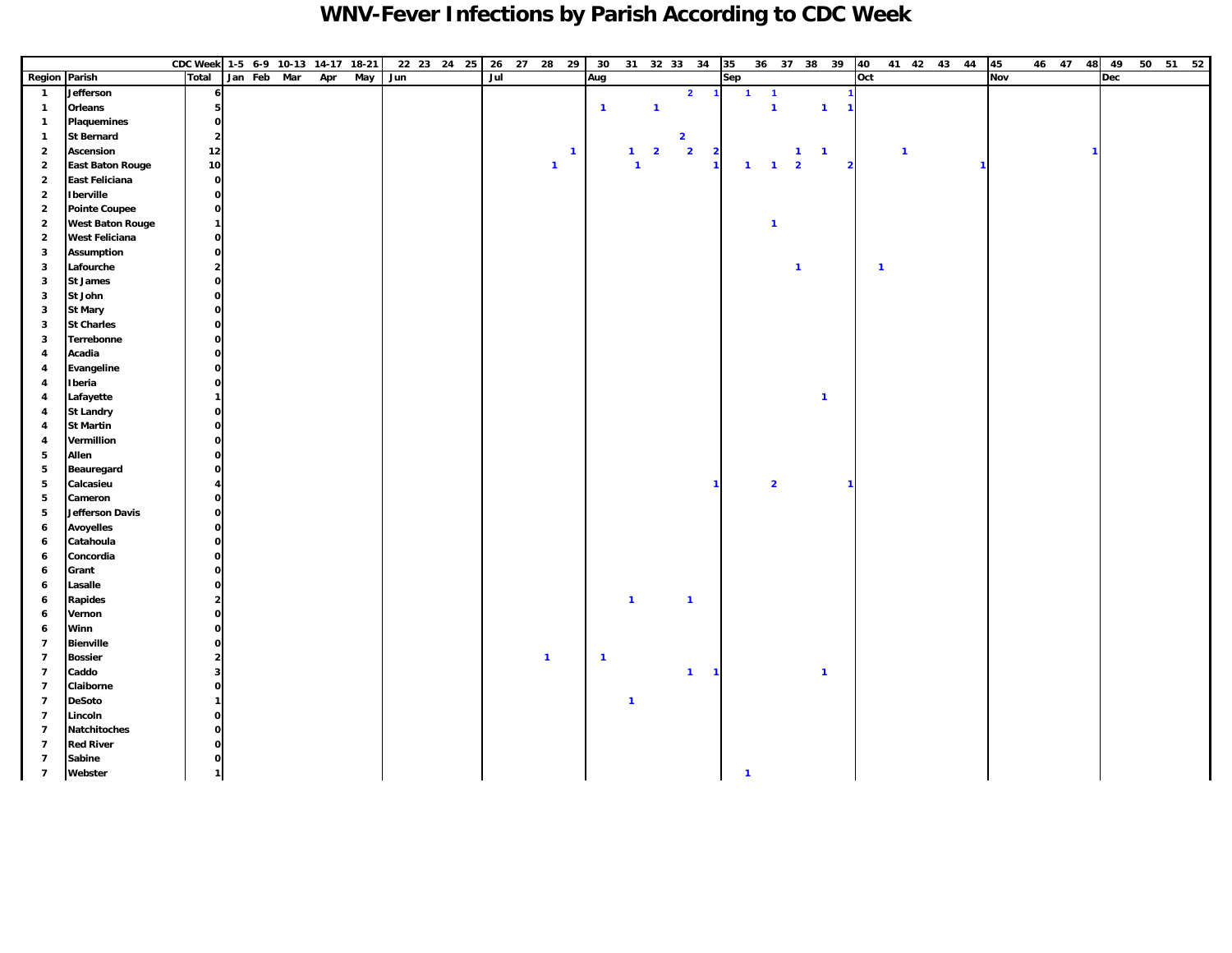### **WNV-Fever Infections by Parish According to CDC Week**

|               |                     | CDC Week 1-5 6-9 10-13 14-17 18-21 |             |             |     |             |              |              |              | 22 23 24 25                  |     | 26 27 28 29 |                | 30  |                     |                | 31 32 33 34 |              | 35                      | 36           | 37 38          |                | 39         | 40  |              | 41 42 43 44  | 45          |             | 46 47        | 48 | 49  |          | 50 51 52          |
|---------------|---------------------|------------------------------------|-------------|-------------|-----|-------------|--------------|--------------|--------------|------------------------------|-----|-------------|----------------|-----|---------------------|----------------|-------------|--------------|-------------------------|--------------|----------------|----------------|------------|-----|--------------|--------------|-------------|-------------|--------------|----|-----|----------|-------------------|
| Region Parish |                     | <b>Total</b>                       |             | Jan Feb Mar | Apr | May         |              | Jun          |              |                              | Jul |             |                | Aug |                     |                |             |              | Sep                     |              |                |                |            | Oct |              |              | Nov         |             |              |    | Dec |          |                   |
| 8             | Caldwell            | 0                                  |             |             |     |             |              |              |              |                              |     |             |                |     |                     |                |             |              |                         |              |                |                |            |     |              |              |             |             |              |    |     |          |                   |
| 8             | <b>East Carroll</b> | 0                                  |             |             |     |             |              |              |              |                              |     |             |                |     |                     |                |             |              |                         |              |                |                |            |     |              |              |             |             |              |    |     |          |                   |
| 8             | Franklin            |                                    |             |             |     |             |              |              |              |                              |     |             |                |     |                     |                |             |              |                         |              |                |                |            |     |              |              |             |             |              |    |     |          |                   |
| 8             | Jackson             | $\mathbf{O}$                       |             |             |     |             |              |              |              |                              |     |             |                |     |                     |                |             |              |                         |              |                |                |            |     |              |              |             |             |              |    |     |          |                   |
| -8            | Madison             | $\mathbf{O}$                       |             |             |     |             |              |              |              |                              |     |             |                |     |                     |                |             |              |                         |              |                |                |            |     |              |              |             |             |              |    |     |          |                   |
| -8            | <b>Morehouse</b>    | $\mathbf{o}$                       |             |             |     |             |              |              |              |                              |     |             |                |     |                     |                |             |              |                         |              |                |                |            |     |              |              |             |             |              |    |     |          |                   |
| -8            | Ouachita            |                                    |             |             |     |             |              |              |              |                              |     |             |                |     |                     |                |             |              | $\overline{\mathbf{2}}$ |              |                |                |            |     |              |              |             |             |              |    |     |          |                   |
| 8             | Richland            |                                    |             |             |     |             |              |              |              |                              |     |             |                |     |                     |                |             |              |                         |              |                |                |            |     |              |              |             |             |              |    |     |          |                   |
| 8             | <b>Tensas</b>       | $\mathbf{O}$                       |             |             |     |             |              |              |              |                              |     |             |                |     |                     |                |             |              |                         |              |                |                |            |     |              |              |             |             |              |    |     |          |                   |
| 8             | <b>Union</b>        | οI                                 |             |             |     |             |              |              |              |                              |     |             |                |     |                     |                |             |              |                         |              |                |                |            |     |              |              |             |             |              |    |     |          |                   |
| 8             | <b>West Caroll</b>  | 0                                  |             |             |     |             |              |              |              |                              |     |             |                |     |                     |                |             |              |                         |              |                |                |            |     |              |              |             |             |              |    |     |          |                   |
| 9             | Livingston          |                                    |             |             |     |             |              |              |              |                              |     |             |                |     |                     |                |             |              |                         |              |                | $\overline{2}$ |            |     |              |              |             |             |              |    |     |          |                   |
| 9             | St Helena           | $\mathbf{O}$                       |             |             |     |             |              |              |              |                              |     |             |                |     |                     |                |             |              |                         |              |                |                |            |     |              |              |             |             |              |    |     |          |                   |
| 9             | <b>St Tammany</b>   | 18                                 |             |             |     |             |              |              |              |                              |     |             | $\overline{2}$ |     |                     |                |             |              |                         |              |                | $\overline{2}$ |            |     |              |              |             |             |              |    |     |          |                   |
| 9             | Tangipahoa          | 8                                  |             |             |     |             |              |              |              |                              |     |             |                |     |                     | $\overline{2}$ |             |              |                         | $\mathbf{I}$ | $\blacksquare$ |                |            |     |              |              |             |             |              |    |     |          |                   |
| - 9           | Washington          |                                    |             |             |     |             |              |              |              |                              |     |             |                |     |                     |                |             |              |                         |              |                |                |            |     |              |              |             |             |              |    |     |          |                   |
|               | Undetermined        | 0                                  |             |             |     |             |              |              |              |                              |     |             |                |     |                     |                |             |              |                         |              |                |                |            |     |              |              |             |             |              |    |     |          |                   |
|               | <b>WNV-F Total</b>  | 89                                 | $\mathbf 0$ | $\Omega$    |     | $\mathbf 0$ | $\mathbf{O}$ | $\mathbf{O}$ | $\mathbf{o}$ | $\mathbf{o}$<br>$\mathbf{O}$ |     |             |                |     | $\overline{7}$<br>3 | 8              | 11          | $\mathbf{7}$ | 9                       |              | 8<br>- 7       | 8              | $\epsilon$ |     | $\mathbf{o}$ | $\mathbf{o}$ | $\mathbf 0$ | $\mathbf 0$ | $\mathbf{0}$ | 11 |     | $\Omega$ | $\mathbf{0}$<br>0 |

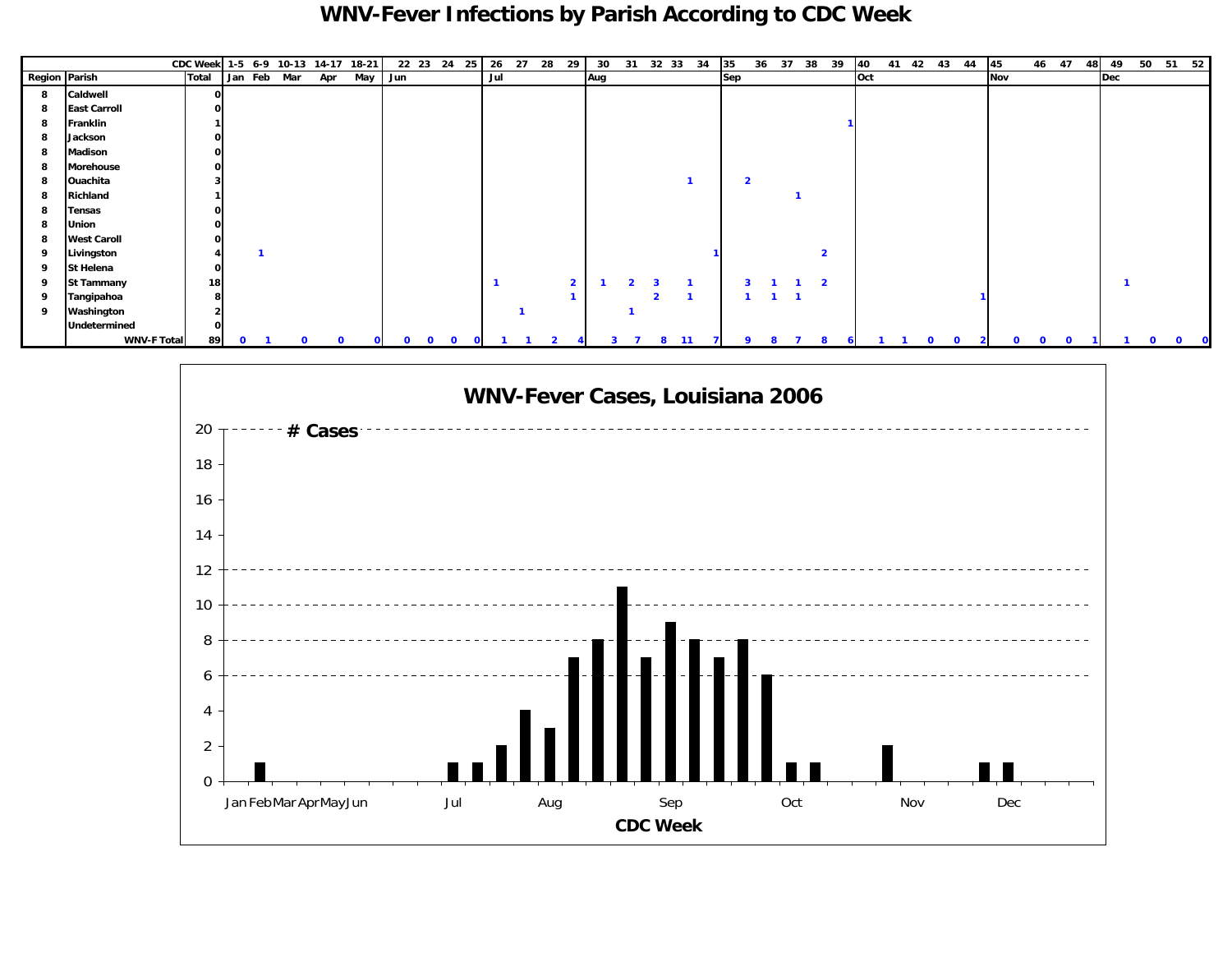### **WNV-Asymptomatic Infections by Parish According to CDC Week**

|                         |                         | CDC Week 1-5 6-9 10-13 14-17 18-21 |             |     |     |     | 22 23 24 25 26 27 28 29 30 31 32 33 34 35 |     |              |                |              |                         |              |     |              |              |              | 36 37 38 39 40 |     |  | 41 42 43 44 45 |            | 46 47 48 49 |     |  | 50 51 52 |
|-------------------------|-------------------------|------------------------------------|-------------|-----|-----|-----|-------------------------------------------|-----|--------------|----------------|--------------|-------------------------|--------------|-----|--------------|--------------|--------------|----------------|-----|--|----------------|------------|-------------|-----|--|----------|
| Region Parish           |                         | Total                              | Jan Feb Mar | Apr | May | Jun |                                           | Jul |              |                | Aug          |                         |              | Sep |              |              |              |                | Oct |  |                | <b>Nov</b> |             | Dec |  |          |
| $\mathbf{1}$            | Jefferson               |                                    |             |     |     |     |                                           |     |              |                |              |                         |              |     |              |              | $\mathbf{1}$ |                |     |  |                |            |             |     |  |          |
| $\mathbf{1}$            | Orleans                 | $\mathbf{o}$                       |             |     |     |     |                                           |     |              |                |              |                         |              |     |              |              |              |                |     |  |                |            |             |     |  |          |
| $\mathbf{1}$            | Plaquemines             | $\mathbf{o}$                       |             |     |     |     |                                           |     |              |                |              |                         |              |     |              |              |              |                |     |  |                |            |             |     |  |          |
| $\mathbf{1}$            | <b>St Bernard</b>       | $\mathbf{o}$                       |             |     |     |     |                                           |     |              |                |              |                         |              |     |              |              |              |                |     |  |                |            |             |     |  |          |
| $\overline{2}$          | Ascension               | 1                                  |             |     |     |     |                                           |     |              |                |              |                         | $\mathbf{1}$ |     |              |              |              |                |     |  |                |            |             |     |  |          |
| $\overline{2}$          | <b>East Baton Rouge</b> | 1                                  |             |     |     |     |                                           |     |              |                | $\mathbf{1}$ |                         |              |     |              |              |              |                |     |  |                |            |             |     |  |          |
| $\overline{2}$          | <b>East Feliciana</b>   | $\mathbf{o}$                       |             |     |     |     |                                           |     |              |                |              |                         |              |     |              |              |              |                |     |  |                |            |             |     |  |          |
| $\overline{2}$          | <b>I</b> berville       | $\mathbf{o}$                       |             |     |     |     |                                           |     |              |                |              |                         |              |     |              |              |              |                |     |  |                |            |             |     |  |          |
| $\overline{2}$          | <b>Pointe Coupee</b>    | $\mathbf{o}$                       |             |     |     |     |                                           |     |              |                |              |                         |              |     |              |              |              |                |     |  |                |            |             |     |  |          |
| $\overline{2}$          | <b>West Feliciana</b>   | $\mathbf{o}$                       |             |     |     |     |                                           |     |              |                |              |                         |              |     |              |              |              |                |     |  |                |            |             |     |  |          |
| $\overline{2}$          | <b>West Baton Rouge</b> | $\mathbf{o}$                       |             |     |     |     |                                           |     |              |                |              |                         |              |     |              |              |              |                |     |  |                |            |             |     |  |          |
| $\mathbf{3}$            | <b>Assumption</b>       | $\mathbf{o}$                       |             |     |     |     |                                           |     |              |                |              |                         |              |     |              |              |              |                |     |  |                |            |             |     |  |          |
| $\mathbf{3}$            | Lafourche               | 1                                  |             |     |     |     |                                           |     | $\mathbf{1}$ |                |              |                         |              |     |              |              |              |                |     |  |                |            |             |     |  |          |
| $\mathbf{3}$            | <b>St Charles</b>       | $\mathbf{o}$                       |             |     |     |     |                                           |     |              |                |              |                         |              |     |              |              |              |                |     |  |                |            |             |     |  |          |
| $\mathbf{3}$            | <b>St James</b>         | $\mathbf{o}$                       |             |     |     |     |                                           |     |              |                |              |                         |              |     |              |              |              |                |     |  |                |            |             |     |  |          |
| $\mathbf{3}$            | St John                 | $\mathbf{o}$                       |             |     |     |     |                                           |     |              |                |              |                         |              |     |              |              |              |                |     |  |                |            |             |     |  |          |
| $\mathbf{3}$            | <b>St Mary</b>          | $\mathbf{1}$                       |             |     |     |     |                                           |     |              |                |              |                         |              |     |              |              |              |                |     |  |                |            |             |     |  |          |
| $\mathbf{3}$            | Terrebonne              | $\mathbf{o}$                       |             |     |     |     |                                           |     |              |                |              |                         |              |     |              |              |              |                |     |  |                |            |             |     |  |          |
| $\overline{4}$          | Acadia                  | $\mathbf{o}$                       |             |     |     |     |                                           |     |              |                |              |                         |              |     |              |              |              |                |     |  |                |            |             |     |  |          |
| $\overline{\mathbf{4}}$ | Evangeline              | $\mathbf{o}$                       |             |     |     |     |                                           |     |              |                |              |                         |              |     |              |              |              |                |     |  |                |            |             |     |  |          |
| 4                       | Iberia                  | $\mathbf{0}$                       |             |     |     |     |                                           |     |              |                |              |                         |              |     |              |              |              |                |     |  |                |            |             |     |  |          |
| $\overline{\mathbf{4}}$ | Lafayette               | $\mathbf{o}$                       |             |     |     |     |                                           |     |              |                |              |                         |              |     |              |              |              |                |     |  |                |            |             |     |  |          |
| $\overline{a}$          | <b>St Landry</b>        | $\mathbf{o}$                       |             |     |     |     |                                           |     |              |                |              |                         |              |     |              |              |              |                |     |  |                |            |             |     |  |          |
| $\overline{a}$          | <b>St Martin</b>        | $\mathbf{o}$                       |             |     |     |     |                                           |     |              |                |              |                         |              |     |              |              |              |                |     |  |                |            |             |     |  |          |
| $\overline{\mathbf{4}}$ | Vermillion              | $\mathbf{o}$                       |             |     |     |     |                                           |     |              |                |              |                         |              |     |              |              |              |                |     |  |                |            |             |     |  |          |
| 5                       | Allen                   | $\mathbf{o}$                       |             |     |     |     |                                           |     |              |                |              |                         |              |     |              |              |              |                |     |  |                |            |             |     |  |          |
| $5\phantom{.0}$         | Beauregard              | $\mathbf{o}$                       |             |     |     |     |                                           |     |              |                |              |                         |              |     |              |              |              |                |     |  |                |            |             |     |  |          |
| 5                       | Calcasieu               | 3 <sup>1</sup>                     |             |     |     |     |                                           |     |              |                | $\mathbf{1}$ | $\overline{\mathbf{1}}$ |              |     | $\mathbf{1}$ |              |              |                |     |  |                |            |             |     |  |          |
| $5\phantom{.0}$         | Cameron                 | $\mathbf{o}$                       |             |     |     |     |                                           |     |              |                |              |                         |              |     |              |              |              |                |     |  |                |            |             |     |  |          |
| 5                       | <b>Jefferson Davis</b>  | $\mathbf{o}$                       |             |     |     |     |                                           |     |              |                |              |                         |              |     |              |              |              |                |     |  |                |            |             |     |  |          |
| 6                       | <b>Avoyelles</b>        | $\mathbf{o}$                       |             |     |     |     |                                           |     |              |                |              |                         |              |     |              |              |              |                |     |  |                |            |             |     |  |          |
| 6                       | Catahoula               | $\mathbf{o}$                       |             |     |     |     |                                           |     |              |                |              |                         |              |     |              |              |              |                |     |  |                |            |             |     |  |          |
| 6                       | Concordia               | $\mathbf{o}$                       |             |     |     |     |                                           |     |              |                |              |                         |              |     |              |              |              |                |     |  |                |            |             |     |  |          |
| 6                       | Grant                   | 1                                  |             |     |     |     |                                           |     |              |                |              |                         |              |     | $\mathbf{1}$ |              |              |                |     |  |                |            |             |     |  |          |
| 6                       | Lasalle                 | $\mathbf{o}$<br>$\mathbf{2}$       |             |     |     |     |                                           |     |              |                |              |                         |              |     |              |              |              |                |     |  |                |            |             |     |  |          |
| 6<br>$\boldsymbol{6}$   | Rapides<br>Vernon       | $\mathbf{o}$                       |             |     |     |     |                                           |     |              |                |              | $\mathbf{1}$            |              |     |              | $\mathbf{1}$ |              |                |     |  |                |            |             |     |  |          |
| 6                       | Winn                    | $\mathbf{o}$                       |             |     |     |     |                                           |     |              |                |              |                         |              |     |              |              |              |                |     |  |                |            |             |     |  |          |
| $\overline{7}$          | <b>Bienville</b>        | $\mathbf{o}$                       |             |     |     |     |                                           |     |              |                |              |                         |              |     |              |              |              |                |     |  |                |            |             |     |  |          |
| $\overline{7}$          | <b>Bossier</b>          | $\mathbf{o}$                       |             |     |     |     |                                           |     |              |                |              |                         |              |     |              |              |              |                |     |  |                |            |             |     |  |          |
| $\overline{7}$          | Caddo                   | 3                                  |             |     |     |     |                                           |     |              | $\overline{1}$ | $1 - 1$      |                         |              |     |              |              |              |                |     |  |                |            |             |     |  |          |
| $\overline{7}$          | Claiborne               | $\mathbf{o}$                       |             |     |     |     |                                           |     |              |                |              |                         |              |     |              |              |              |                |     |  |                |            |             |     |  |          |
| $\overline{7}$          | <b>DeSoto</b>           | $\mathbf{o}$                       |             |     |     |     |                                           |     |              |                |              |                         |              |     |              |              |              |                |     |  |                |            |             |     |  |          |
| $\overline{7}$          | Lincoln                 | $\mathbf{o}$                       |             |     |     |     |                                           |     |              |                |              |                         |              |     |              |              |              |                |     |  |                |            |             |     |  |          |
| $\overline{7}$          | Natchitoches            | 1                                  |             |     |     |     |                                           |     |              |                |              |                         |              |     | $\mathbf{1}$ |              |              |                |     |  |                |            |             |     |  |          |
| $\overline{7}$          | <b>Red River</b>        | $\mathbf{o}$                       |             |     |     |     |                                           |     |              |                |              |                         |              |     |              |              |              |                |     |  |                |            |             |     |  |          |
| $\overline{7}$          | Sabine                  | $\mathbf{o}$                       |             |     |     |     |                                           |     |              |                |              |                         |              |     |              |              |              |                |     |  |                |            |             |     |  |          |
| $\overline{7}$          | Webster                 | $\mathbf{o}$                       |             |     |     |     |                                           |     |              |                |              |                         |              |     |              |              |              |                |     |  |                |            |             |     |  |          |
|                         |                         |                                    |             |     |     |     |                                           |     |              |                |              |                         |              |     |              |              |              |                |     |  |                |            |             |     |  |          |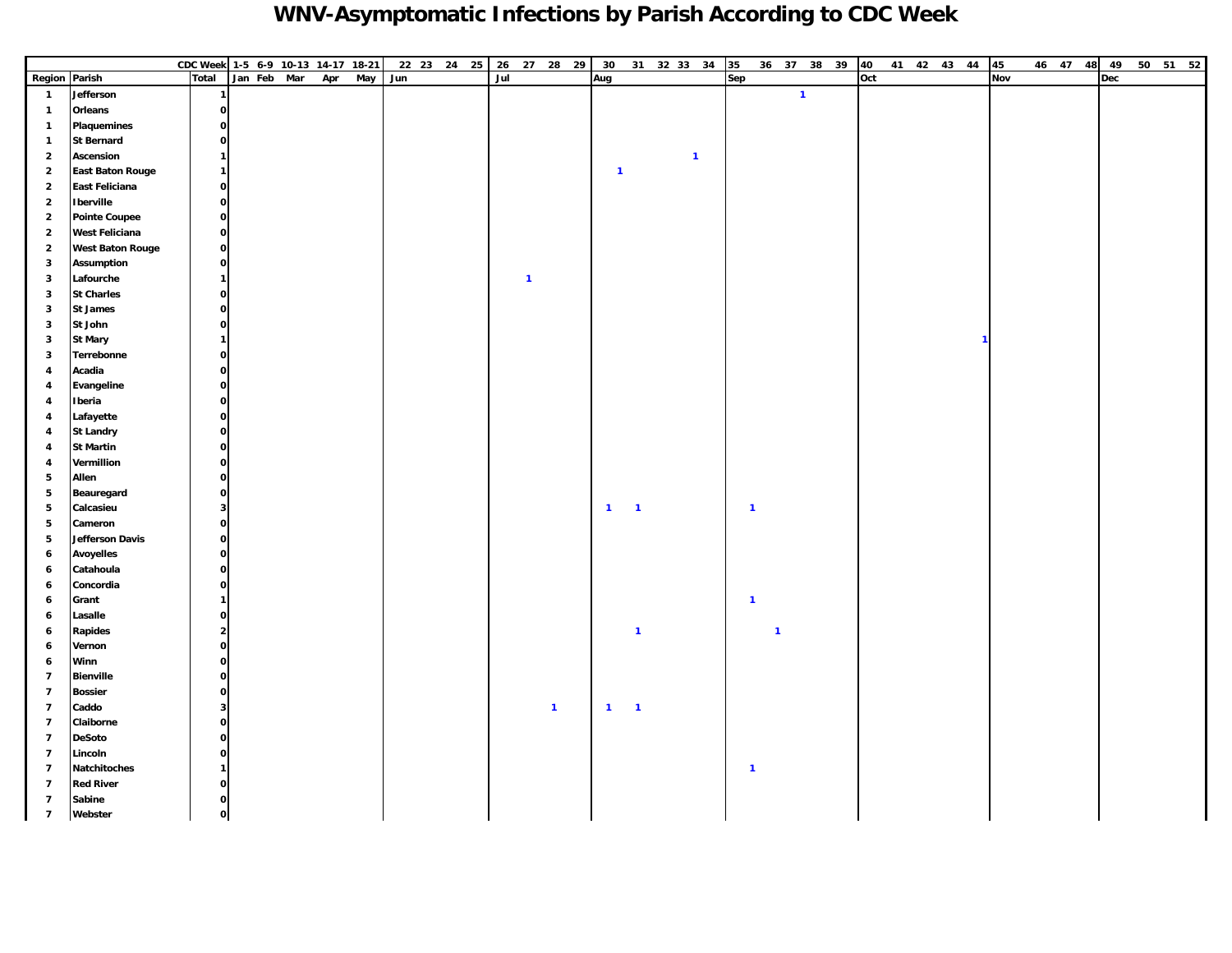### **WNV-Asymptomatic Infections by Parish According to CDC Week**

|               |                      | CDC Week 1-5 6-9 10-13 14-17 18-21 |                             |          |     |             |     | 22 23 24     |          | 25 |     | 26 27 | 28 29 | 30           |             | 31 32 33 34 | 35  | 36 | 37 38 39 | 40  |   |   |   | 41 42 43 44 | 45  |        | 46 47    | 48 | 49  | 50 51 52 |   |  |
|---------------|----------------------|------------------------------------|-----------------------------|----------|-----|-------------|-----|--------------|----------|----|-----|-------|-------|--------------|-------------|-------------|-----|----|----------|-----|---|---|---|-------------|-----|--------|----------|----|-----|----------|---|--|
| Region Parish |                      | <b>Total</b>                       | Jan Feb Mar                 |          | Apr | May         | Jun |              |          |    | Jul |       |       | Aug          |             |             | Sep |    |          | Oct |   |   |   |             | Nov |        |          |    | Dec |          |   |  |
| 8             | Caldwell             |                                    |                             |          |     |             |     |              |          |    |     |       |       |              |             |             |     |    |          |     |   |   |   |             |     |        |          |    |     |          |   |  |
| 8             | <b>East Carroll</b>  |                                    |                             |          |     |             |     |              |          |    |     |       |       |              |             |             |     |    |          |     |   |   |   |             |     |        |          |    |     |          |   |  |
| 8             | Franklin             |                                    |                             |          |     |             |     |              |          |    |     |       |       |              |             |             |     |    |          |     |   |   |   |             |     |        |          |    |     |          |   |  |
| 8             | Jackson              |                                    |                             |          |     |             |     |              |          |    |     |       |       |              |             |             |     |    |          |     |   |   |   |             |     |        |          |    |     |          |   |  |
| 8             | Madison              |                                    |                             |          |     |             |     |              |          |    |     |       |       |              |             |             |     |    |          |     |   |   |   |             |     |        |          |    |     |          |   |  |
| 8             | Morehouse            |                                    |                             |          |     |             |     |              |          |    |     |       |       |              |             |             |     |    |          |     |   |   |   |             |     |        |          |    |     |          |   |  |
| 8             | Ouachita             |                                    |                             |          |     |             |     |              |          |    |     |       |       |              |             |             |     |    |          |     |   |   |   |             |     |        |          |    |     |          |   |  |
| 8             | Richland             |                                    |                             |          |     |             |     |              |          |    |     |       |       |              |             |             |     |    |          |     |   |   |   |             |     |        |          |    |     |          |   |  |
| 8             | <b>Tensas</b>        |                                    |                             |          |     |             |     |              |          |    |     |       |       |              |             |             |     |    |          |     |   |   |   |             |     |        |          |    |     |          |   |  |
| 8             | Union                |                                    |                             |          |     |             |     |              |          |    |     |       |       |              |             |             |     |    |          |     |   |   |   |             |     |        |          |    |     |          |   |  |
| 8             | <b>West Caroll</b>   |                                    |                             |          |     |             |     |              |          |    |     |       |       |              |             |             |     |    |          |     |   |   |   |             |     |        |          |    |     |          |   |  |
| 9             | Livingston           |                                    |                             |          |     |             |     |              |          |    |     |       |       |              |             |             |     |    |          |     |   |   |   |             |     |        |          |    |     |          |   |  |
| 9             | St Helena            |                                    |                             |          |     |             |     |              |          |    |     |       |       |              |             |             |     |    |          |     |   |   |   |             |     |        |          |    |     |          |   |  |
| 9             | <b>St Tammany</b>    |                                    |                             |          |     |             |     |              |          |    |     |       |       | $\mathbf{1}$ |             |             |     |    |          |     |   |   |   |             |     |        |          |    |     |          |   |  |
| 9             | Tangipahoa           |                                    |                             |          |     |             |     |              |          |    |     |       |       |              |             |             |     |    |          |     |   |   |   |             |     |        |          |    |     |          |   |  |
| 9             | Washington           |                                    |                             |          |     |             |     |              |          |    |     |       |       |              |             |             |     |    |          |     |   |   |   |             |     |        |          |    |     |          |   |  |
|               | Undetermined         |                                    |                             |          |     |             |     |              |          |    |     |       |       |              |             |             |     |    |          |     |   |   |   |             |     |        |          |    |     |          |   |  |
|               | <b>WNV-PRE Total</b> | 22                                 | $\mathbf 0$<br>$\mathbf{o}$ | $\Omega$ | 0   | $\mathbf 0$ | 0   | $\mathbf{o}$ | $\Omega$ |    |     |       |       |              | $\mathbf o$ | 3           |     |    | $\Omega$ |     | 0 | 0 | 0 |             |     | o<br>o | $\Omega$ |    |     |          | o |  |

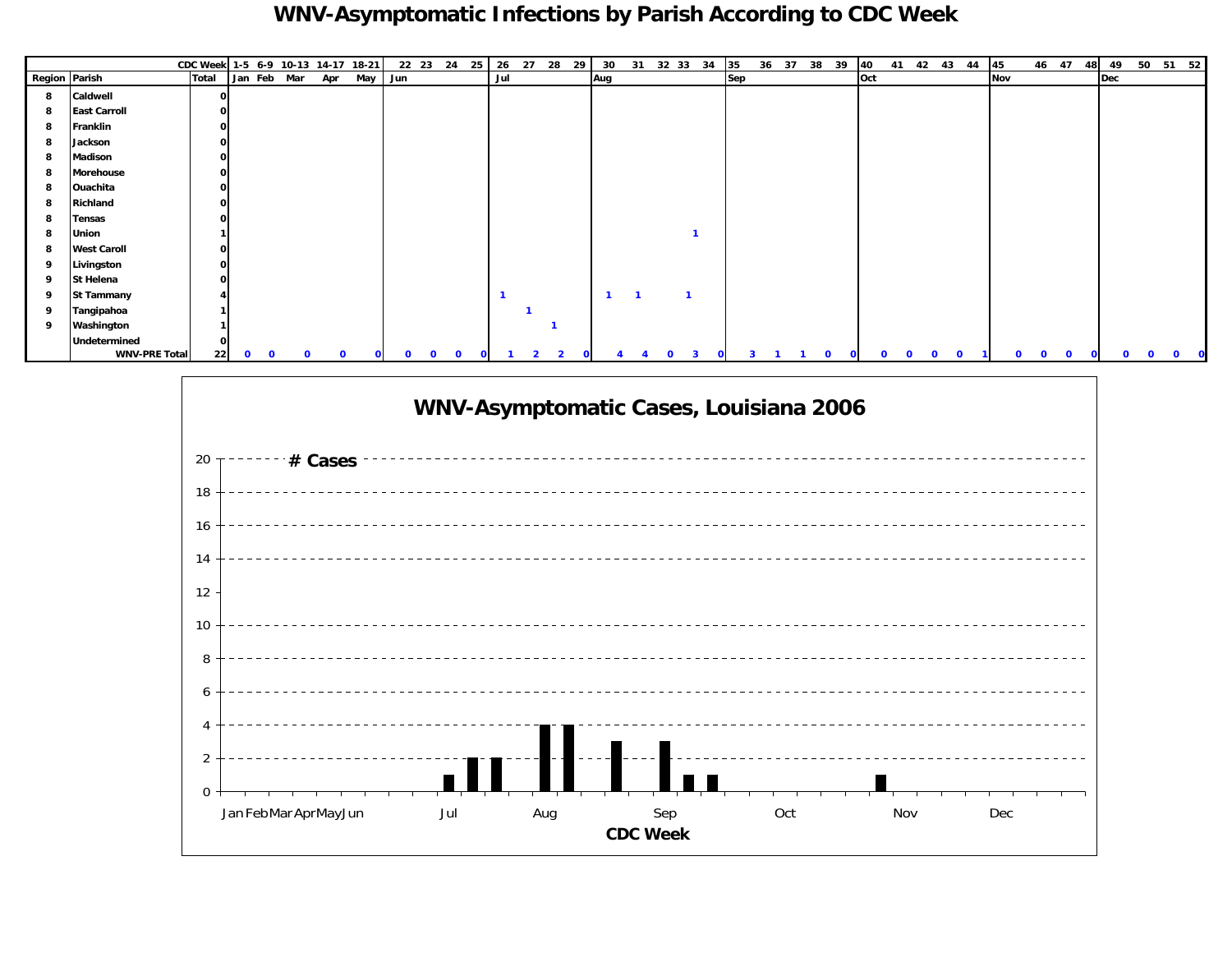### **Human Summary 2002-Present**





9 0 3 0 0 0

0000000

1 0 0 0 0 0

2000000 **204 101 84 118 91**

**49**

**50**

**51**

**52**

**December**

**NID Total**

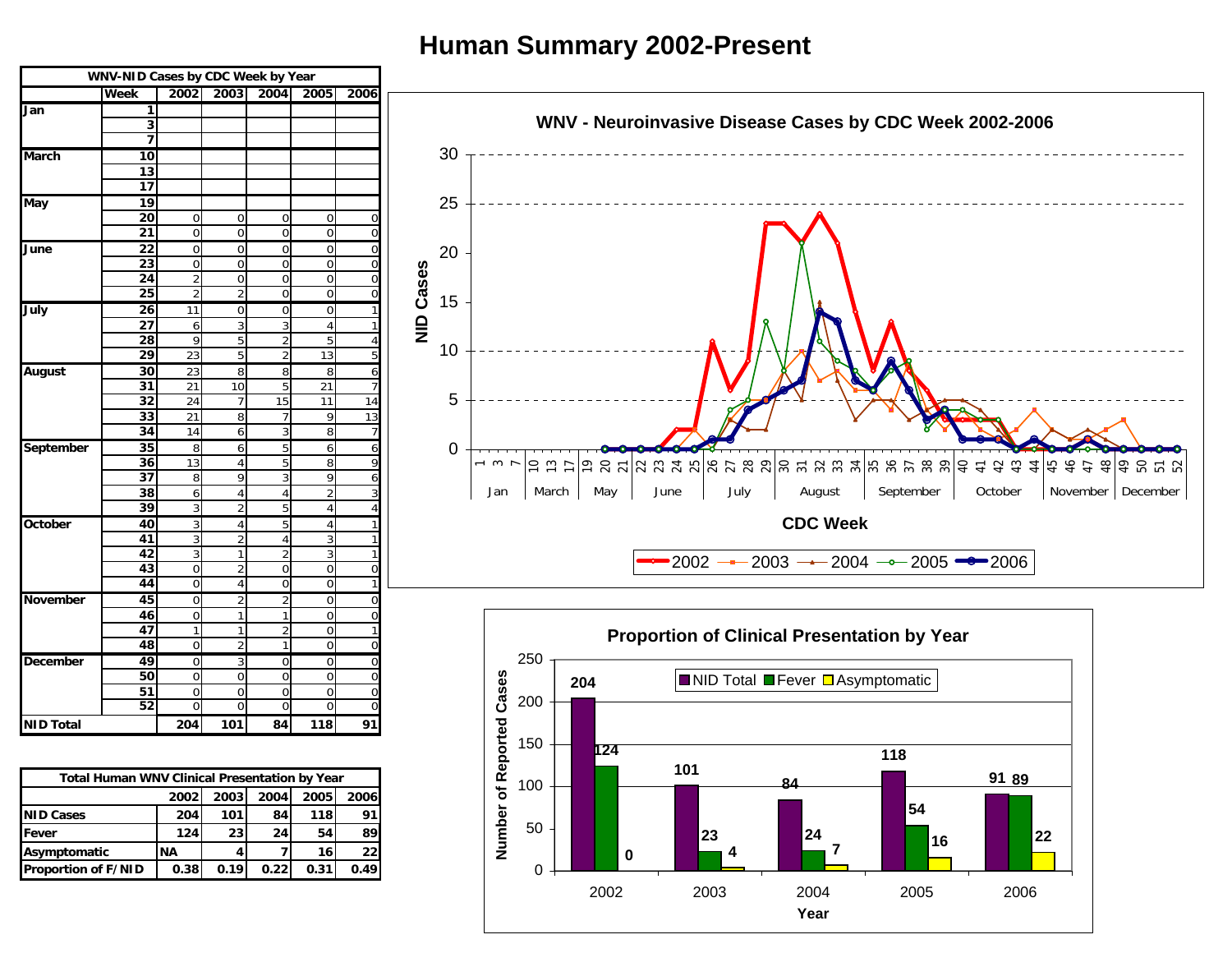## **Sequence of WNV Detection**

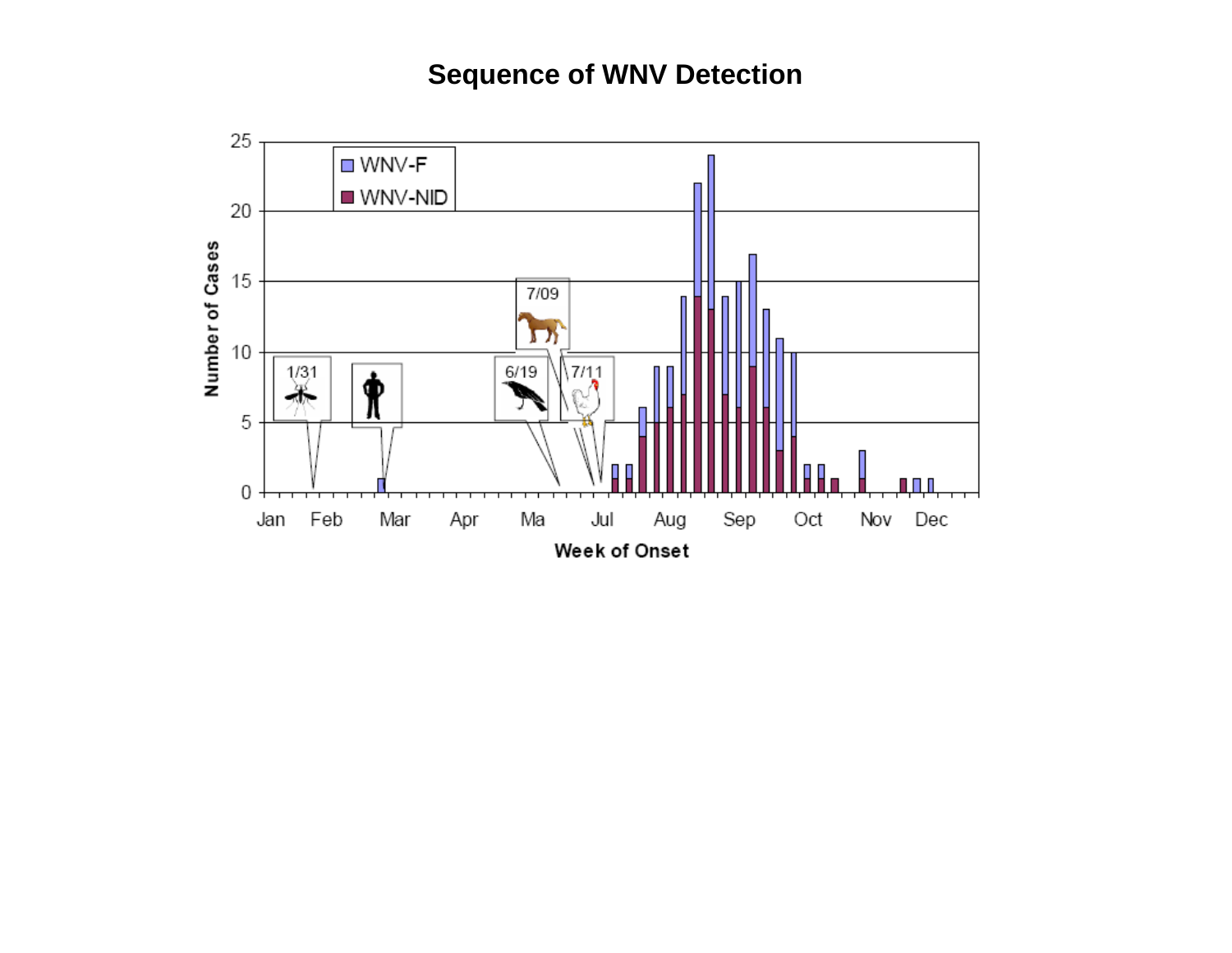#### **WNV Horses**

|                         |                         | CDC Week 1-5 6-9 10-13 14-17 18-21 |  |  |                           |     | 22 23 24 25 |     |  | 26 27 28 29  | 30             |              |              | 31 32 33 34 35 |     | 36 37 38 39             |              | 40           |              |  | 41 42 43 44 | 45  |  | 46 47 48 49 |  | 50 51 52 |
|-------------------------|-------------------------|------------------------------------|--|--|---------------------------|-----|-------------|-----|--|--------------|----------------|--------------|--------------|----------------|-----|-------------------------|--------------|--------------|--------------|--|-------------|-----|--|-------------|--|----------|
| <b>Region Parish</b>    |                         |                                    |  |  | Total Jan Feb Mar Apr May | Jun |             | Jul |  |              | Aug            |              |              |                | Sep |                         |              | Oct          |              |  |             | Nov |  | Dec         |  |          |
| $\mathbf{1}$            | Jefferson               | $\mathbf{o}$                       |  |  |                           |     |             |     |  |              |                |              |              |                |     |                         |              |              |              |  |             |     |  |             |  |          |
| $\mathbf{1}$            | Orleans                 | $\mathbf{o}$                       |  |  |                           |     |             |     |  |              |                |              |              |                |     |                         |              |              |              |  |             |     |  |             |  |          |
| $\mathbf{1}$            | <b>Plaquemines</b>      | $\mathbf{o}$                       |  |  |                           |     |             |     |  |              |                |              |              |                |     |                         |              |              |              |  |             |     |  |             |  |          |
| $\mathbf{1}$            | <b>St Bernard</b>       | $\mathbf{1}$                       |  |  |                           |     |             |     |  |              |                |              |              |                |     |                         |              |              |              |  |             |     |  |             |  |          |
| $\overline{\mathbf{2}}$ | Ascension               | $\mathbf{1}$                       |  |  |                           |     |             |     |  |              | $\overline{1}$ |              |              |                |     |                         |              |              |              |  |             |     |  |             |  |          |
| $\overline{2}$          | <b>East Baton Rouge</b> | $\mathbf{1}$                       |  |  |                           |     |             |     |  | $\mathbf{1}$ |                |              |              |                |     |                         |              |              |              |  |             |     |  |             |  |          |
| $\overline{2}$          | East Feliciana          | $\mathbf 0$                        |  |  |                           |     |             |     |  |              |                |              |              |                |     |                         |              |              |              |  |             |     |  |             |  |          |
| $\overline{2}$          | <b>Iberville</b>        | $\mathbf{o}$                       |  |  |                           |     |             |     |  |              |                |              |              |                |     |                         |              |              |              |  |             |     |  |             |  |          |
| $\overline{2}$          | <b>Pointe Coupee</b>    | $\mathbf{o}$                       |  |  |                           |     |             |     |  |              |                |              |              |                |     |                         |              |              |              |  |             |     |  |             |  |          |
| $\overline{2}$          | <b>West Feliciana</b>   | $\mathbf{1}$                       |  |  |                           |     |             |     |  |              |                |              |              |                |     |                         |              | $\mathbf{1}$ |              |  |             |     |  |             |  |          |
| $\overline{2}$          | <b>West Baton Rouge</b> | $\mathbf 0$                        |  |  |                           |     |             |     |  |              |                |              |              |                |     |                         |              |              |              |  |             |     |  |             |  |          |
| $\mathbf{3}$            | <b>Assumption</b>       | $\mathbf{o}$                       |  |  |                           |     |             |     |  |              |                |              |              |                |     |                         |              |              |              |  |             |     |  |             |  |          |
| $\mathbf{3}$            | Lafourche               | $\mathbf{o}$                       |  |  |                           |     |             |     |  |              |                |              |              |                |     |                         |              |              |              |  |             |     |  |             |  |          |
| $\mathbf{3}$            | <b>St Charles</b>       | $\circ$                            |  |  |                           |     |             |     |  |              |                |              |              |                |     |                         |              |              |              |  |             |     |  |             |  |          |
| $\mathbf{3}$            | <b>St James</b>         | $\mathbf{o}$                       |  |  |                           |     |             |     |  |              |                |              |              |                |     |                         |              |              |              |  |             |     |  |             |  |          |
| $\mathbf{3}$            | St John                 | $\mathbf{o}$                       |  |  |                           |     |             |     |  |              |                |              |              |                |     |                         |              |              |              |  |             |     |  |             |  |          |
| 3                       | <b>St Mary</b>          | $\mathbf{o}$                       |  |  |                           |     |             |     |  |              |                |              |              |                |     |                         |              |              |              |  |             |     |  |             |  |          |
| 3                       | Terrebonne              | 1                                  |  |  |                           |     |             |     |  |              |                |              |              |                |     |                         |              |              | $\mathbf{1}$ |  |             |     |  |             |  |          |
| $\overline{\mathbf{4}}$ | Acadia                  | $\mathbf{o}$                       |  |  |                           |     |             |     |  |              |                |              |              |                |     |                         |              |              |              |  |             |     |  |             |  |          |
| 4                       | Evangeline              | $\mathbf{o}$                       |  |  |                           |     |             |     |  |              |                |              |              |                |     |                         |              |              |              |  |             |     |  |             |  |          |
| 4                       | Iberia                  | $\mathbf{o}$                       |  |  |                           |     |             |     |  |              |                |              |              |                |     |                         |              |              |              |  |             |     |  |             |  |          |
| $\overline{\mathbf{4}}$ | Lafayette               | $\mathbf{o}$                       |  |  |                           |     |             |     |  |              |                |              |              |                |     |                         |              |              |              |  |             |     |  |             |  |          |
| 4                       | <b>St Landry</b>        | $\mathbf{o}$                       |  |  |                           |     |             |     |  |              |                |              |              |                |     |                         |              |              |              |  |             |     |  |             |  |          |
| 4                       | <b>St Martin</b>        | $\mathbf{1}$                       |  |  |                           |     |             |     |  |              |                |              | $\mathbf{1}$ |                |     |                         |              |              |              |  |             |     |  |             |  |          |
| 4                       | Vermillion              | $\mathbf{1}$                       |  |  |                           |     |             |     |  |              |                |              |              |                |     |                         | $\mathbf{1}$ |              |              |  |             |     |  |             |  |          |
| 5                       | Allen                   | $\mathbf{o}$                       |  |  |                           |     |             |     |  |              |                |              |              |                |     |                         |              |              |              |  |             |     |  |             |  |          |
| ${\bf 5}$               | Beauregard              | $\mathbf{o}$                       |  |  |                           |     |             |     |  |              |                |              |              |                |     |                         |              |              |              |  |             |     |  |             |  |          |
| ${\bf 5}$               | Calcasieu               | 1                                  |  |  |                           |     |             |     |  |              |                |              |              |                |     | $\overline{\mathbf{1}}$ |              |              |              |  |             |     |  |             |  |          |
| 5                       | Cameron                 | $\mathbf{1}$                       |  |  |                           |     |             |     |  |              |                |              |              |                |     |                         |              |              | $\mathbf{1}$ |  |             |     |  |             |  |          |
| ${\bf 5}$               | <b>Jefferson Davis</b>  | $\mathbf{o}$                       |  |  |                           |     |             |     |  |              |                |              |              |                |     |                         |              |              |              |  |             |     |  |             |  |          |
| 6                       | <b>Avoyelles</b>        | $\mathbf{o}$                       |  |  |                           |     |             |     |  |              |                |              |              |                |     |                         |              |              |              |  |             |     |  |             |  |          |
| 6                       | Catahoula               | $\mathbf{o}$                       |  |  |                           |     |             |     |  |              |                |              |              |                |     |                         |              |              |              |  |             |     |  |             |  |          |
| $\boldsymbol{6}$        | Concordia               | $\mathbf{o}$                       |  |  |                           |     |             |     |  |              |                |              |              |                |     |                         |              |              |              |  |             |     |  |             |  |          |
| 6                       | Grant                   | $\mathbf{o}$                       |  |  |                           |     |             |     |  |              |                |              |              |                |     |                         |              |              |              |  |             |     |  |             |  |          |
| 6                       | Lasalle                 | $\mathbf{o}$                       |  |  |                           |     |             |     |  |              |                |              |              |                |     |                         |              |              |              |  |             |     |  |             |  |          |
| 6                       | Rapides                 | 0                                  |  |  |                           |     |             |     |  |              |                |              |              |                |     |                         |              |              |              |  |             |     |  |             |  |          |
| 6                       | Vernon                  | $\mathbf{o}$                       |  |  |                           |     |             |     |  |              |                |              |              |                |     |                         |              |              |              |  |             |     |  |             |  |          |
| 6                       | Winn                    | $\mathbf{o}$                       |  |  |                           |     |             |     |  |              |                |              |              |                |     |                         |              |              |              |  |             |     |  |             |  |          |
| $\overline{7}$          | <b>Bienville</b>        | $\mathbf{o}$                       |  |  |                           |     |             |     |  |              |                |              |              |                |     |                         |              |              |              |  |             |     |  |             |  |          |
| $\overline{7}$          | <b>Bossier</b>          | $\mathbf{o}$                       |  |  |                           |     |             |     |  |              |                |              |              |                |     |                         |              |              |              |  |             |     |  |             |  |          |
| $\overline{7}$          | Caddo                   | $\mathbf{o}$                       |  |  |                           |     |             |     |  |              |                |              |              |                |     |                         |              |              |              |  |             |     |  |             |  |          |
| $\overline{7}$          | Claiborne               | $\mathbf{o}$                       |  |  |                           |     |             |     |  |              |                |              |              |                |     |                         |              |              |              |  |             |     |  |             |  |          |
| $\overline{7}$          | <b>DeSoto</b>           | $\mathbf{o}$                       |  |  |                           |     |             |     |  |              |                |              |              |                |     |                         |              |              |              |  |             |     |  |             |  |          |
| $\overline{7}$          | Lincoln                 | 1                                  |  |  |                           |     |             |     |  |              |                | $\mathbf{1}$ |              |                |     |                         |              |              |              |  |             |     |  |             |  |          |
| $\overline{7}$          | <b>Natchitoches</b>     | $\mathbf{o}$                       |  |  |                           |     |             |     |  |              |                |              |              |                |     |                         |              |              |              |  |             |     |  |             |  |          |
| $\overline{7}$          | <b>Red River</b>        | $\mathbf 0$                        |  |  |                           |     |             |     |  |              |                |              |              |                |     |                         |              |              |              |  |             |     |  |             |  |          |
| $\overline{7}$          | Sabine                  | $\mathbf{o}$                       |  |  |                           |     |             |     |  |              |                |              |              |                |     |                         |              |              |              |  |             |     |  |             |  |          |
| $\overline{7}$          | Webster                 | 1                                  |  |  |                           |     |             |     |  |              |                |              | $\mathbf{1}$ |                |     |                         |              |              |              |  |             |     |  |             |  |          |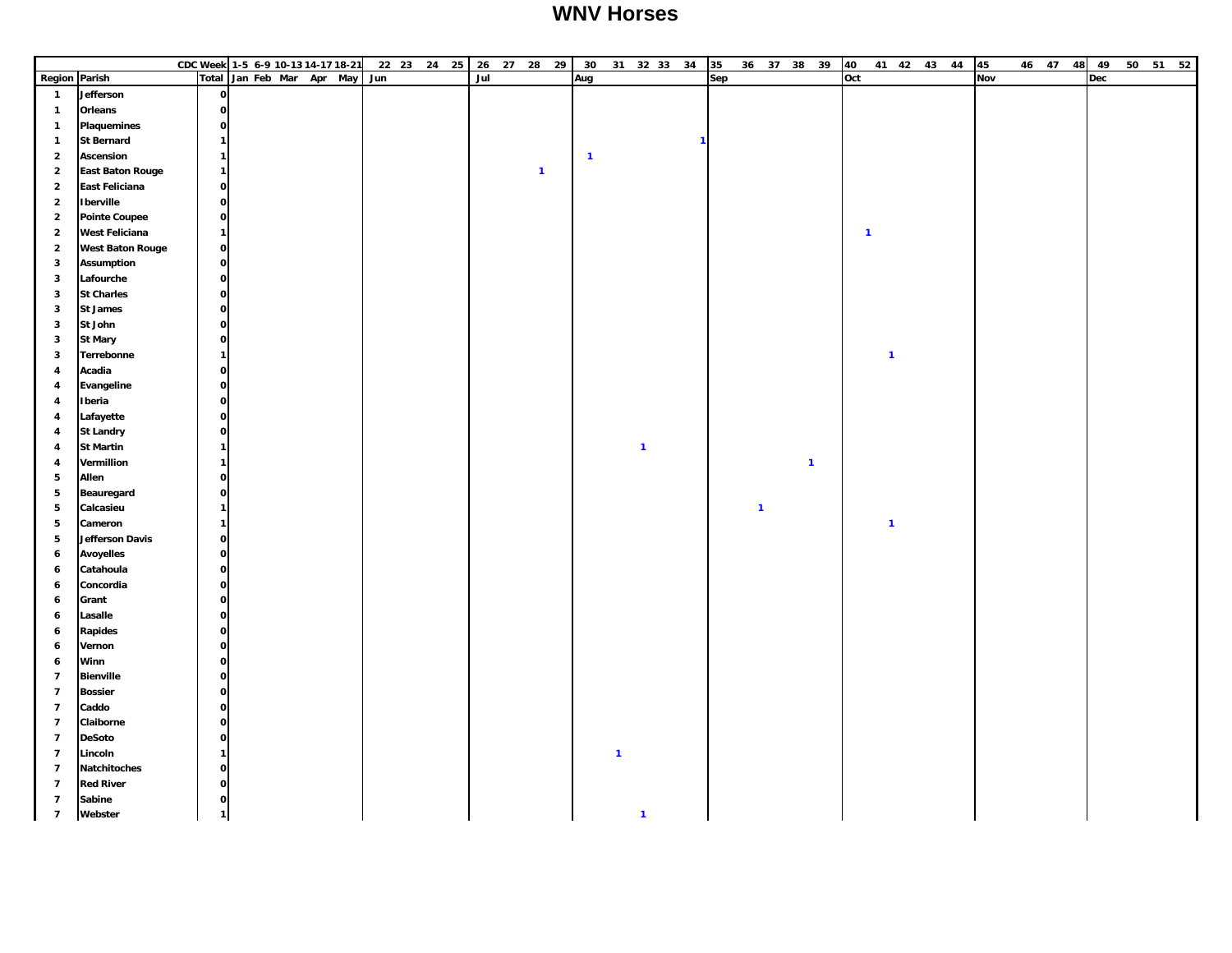#### **WNV Horses**

|               |                         | CDC Week 1-5 6-9 10-13 14-17 18-21 |           |              |              |  |   |          |          |              |          |          |              | 22 23 24 25 26 27 28 29 |     |              |  | 30 31 32 33 34 35                      |     |  | 36 37 38 39 40 |     |              | 41 42 43 44 45 |            |              |          | 46 47 48 49  |            |              |             | 50 51 52     |
|---------------|-------------------------|------------------------------------|-----------|--------------|--------------|--|---|----------|----------|--------------|----------|----------|--------------|-------------------------|-----|--------------|--|----------------------------------------|-----|--|----------------|-----|--------------|----------------|------------|--------------|----------|--------------|------------|--------------|-------------|--------------|
| Region Parish |                         | Total Jan Feb Mar Apr May Jun      |           |              |              |  |   |          |          |              |          | Jul      |              |                         | Aug |              |  |                                        | Sep |  |                | Oct |              |                | <b>Nov</b> |              |          |              | <b>Dec</b> |              |             |              |
| 8             | Caldwell                | n                                  |           |              |              |  |   |          |          |              |          |          |              |                         |     |              |  |                                        |     |  |                |     |              |                |            |              |          |              |            |              |             |              |
| 8             | <b>East Carroll</b>     |                                    |           |              |              |  |   |          |          |              |          |          |              |                         |     |              |  |                                        |     |  |                |     |              |                |            |              |          |              |            |              |             |              |
| 8             | Franklin                |                                    |           |              |              |  |   |          |          |              |          |          |              |                         |     |              |  |                                        |     |  |                |     |              |                |            |              |          |              |            |              |             |              |
| 8             | Jackson                 |                                    |           |              |              |  |   |          |          |              |          |          |              |                         |     |              |  |                                        |     |  |                |     |              |                |            |              |          |              |            |              |             |              |
| 8             | <b>Madison</b>          |                                    |           |              |              |  |   |          |          |              |          |          |              |                         |     |              |  |                                        |     |  |                |     |              |                |            |              |          |              |            |              |             |              |
| 8             | Morehouse               |                                    |           |              |              |  |   |          |          |              |          |          |              |                         |     |              |  |                                        |     |  |                |     |              |                |            |              |          |              |            |              |             |              |
| 8             | Ouachita                |                                    |           |              |              |  |   |          |          |              |          |          |              |                         |     |              |  |                                        |     |  |                |     |              |                |            |              |          |              |            |              |             |              |
| 8             | Richland                |                                    |           |              |              |  |   |          |          |              |          |          |              |                         |     |              |  |                                        |     |  |                |     |              |                |            |              |          |              |            |              |             |              |
| 8             | <b>Tensas</b>           |                                    |           |              |              |  |   |          |          |              |          |          |              |                         |     |              |  |                                        |     |  |                |     |              |                |            |              |          |              |            |              |             |              |
| 8             | Union                   |                                    |           |              |              |  |   |          |          |              |          |          |              |                         |     |              |  |                                        |     |  |                |     |              |                |            |              |          |              |            |              |             |              |
| 8             | <b>West Caroll</b>      |                                    |           |              |              |  |   |          |          |              |          |          |              |                         |     |              |  |                                        |     |  |                |     |              |                |            |              |          |              |            |              |             |              |
| q             | Livingston              |                                    |           |              |              |  |   |          |          |              |          |          |              |                         |     |              |  |                                        |     |  |                |     |              |                |            |              |          |              |            |              |             |              |
| 9             | St Helena               |                                    |           |              |              |  |   |          |          |              |          |          |              |                         |     |              |  |                                        |     |  |                |     |              |                |            |              |          |              |            |              |             |              |
| - 9           | <b>St Tammany</b>       |                                    |           |              |              |  |   |          |          |              |          |          |              |                         |     |              |  |                                        |     |  |                |     |              |                |            |              |          |              |            |              |             |              |
| - 9           | Tangipahoa              |                                    |           |              |              |  |   |          |          |              |          |          |              |                         |     |              |  |                                        |     |  |                |     |              |                |            |              |          |              |            |              |             |              |
| 9             | Washington              |                                    |           |              |              |  |   |          |          |              |          |          |              |                         |     |              |  |                                        |     |  |                |     |              |                |            |              |          |              |            |              |             |              |
|               | Undetermined            |                                    |           |              |              |  |   |          |          |              |          |          |              |                         |     |              |  |                                        |     |  |                |     |              |                |            |              |          |              |            |              |             |              |
|               | <b>WNV-Horses Total</b> | 19                                 | $\bullet$ | $\mathbf{0}$ | $\mathbf{0}$ |  | n | $\Omega$ | $\Omega$ | $\mathbf{O}$ | $\Omega$ | $\Omega$ | $\mathbf{o}$ |                         |     | $\mathbf{z}$ |  |                                        |     |  |                |     | $\mathbf{o}$ |                |            | $\mathbf{0}$ | $\Omega$ | $\mathbf{O}$ |            | $\mathbf{0}$ | $\mathbf 0$ | $\mathbf{o}$ |
|               | 4.5<br>4<br>3.5         |                                    |           | # Cases      |              |  |   |          |          |              |          |          |              |                         |     |              |  | WNV Infections, Horses, Louisiana 2006 |     |  |                |     |              |                |            |              |          |              |            |              |             |              |
|               | $\sim$                  |                                    |           |              |              |  |   |          |          |              |          |          |              |                         |     |              |  |                                        |     |  |                |     |              |                |            |              |          |              |            |              |             |              |

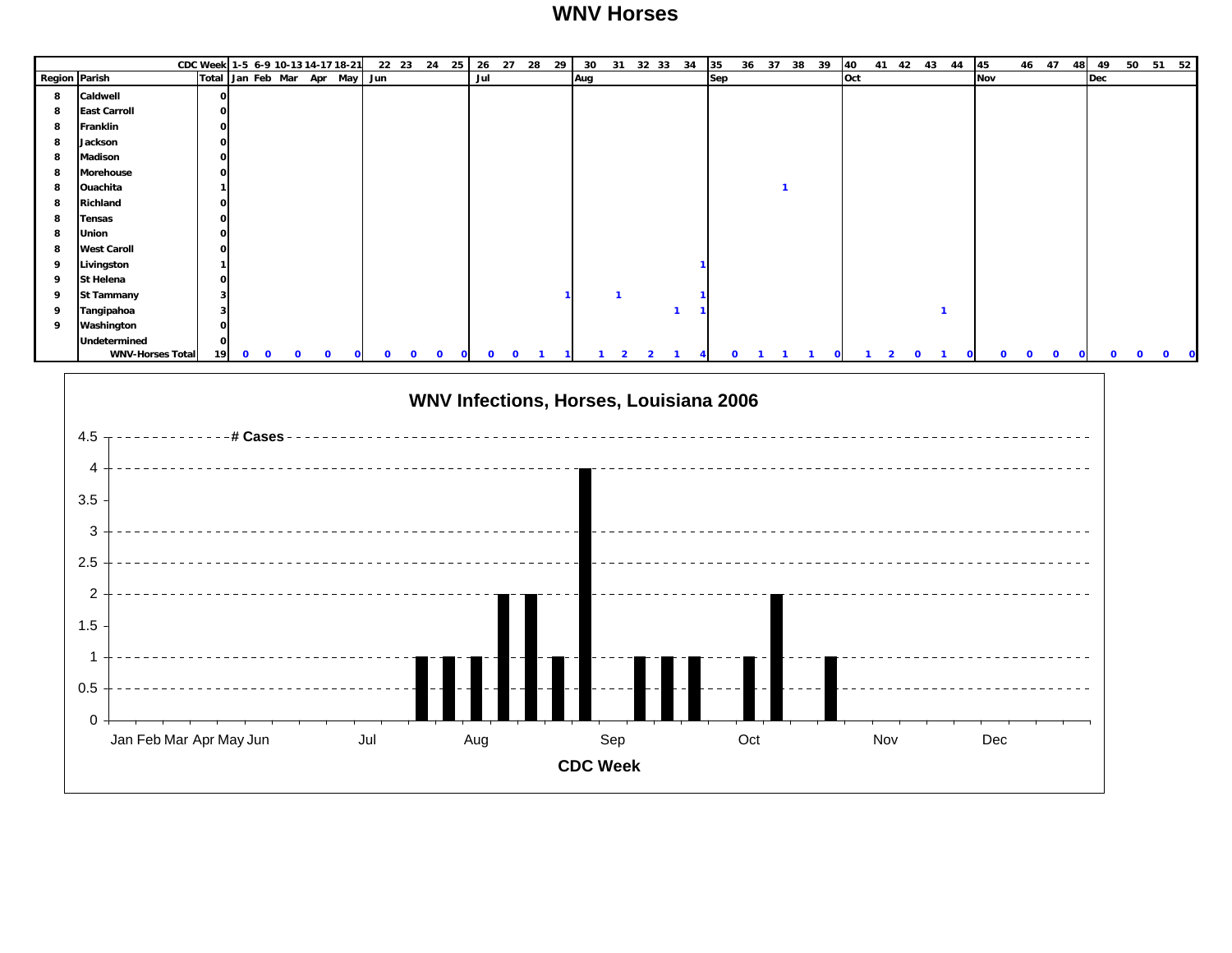#### **EEE Horses**

|                         |                         | CDC Week 1-5 6-9 10-13 14-17 18-21 |                     |  |     |  | 22 23 24 25 26 27 28 29 |     |  | 30                      |             |              | 31 32 33 34 35 |     | 36 37 38 39    |              |              | 40                      |              | 41 42 43 44 45 |     |  | 46 47 48 49 |  | 50 51 52 |
|-------------------------|-------------------------|------------------------------------|---------------------|--|-----|--|-------------------------|-----|--|-------------------------|-------------|--------------|----------------|-----|----------------|--------------|--------------|-------------------------|--------------|----------------|-----|--|-------------|--|----------|
| <b>Region Parish</b>    |                         | Total                              | Jan Feb Mar Apr May |  | Jun |  |                         | Jul |  | Aug                     |             |              |                | Sep |                |              |              | Oct                     |              |                | Nov |  | Dec         |  |          |
| $\overline{1}$          | Jefferson               | $\mathbf{o}$                       |                     |  |     |  |                         |     |  |                         |             |              |                |     |                |              |              |                         |              |                |     |  |             |  |          |
| $\mathbf{1}$            | Orleans                 | $\mathbf{o}$                       |                     |  |     |  |                         |     |  |                         |             |              |                |     |                |              |              |                         |              |                |     |  |             |  |          |
| $\mathbf{1}$            | Plaquemines             | $\mathbf{o}$                       |                     |  |     |  |                         |     |  |                         |             |              |                |     |                |              |              |                         |              |                |     |  |             |  |          |
| $\mathbf{1}$            | <b>St Bernard</b>       | $\mathbf{o}$                       |                     |  |     |  |                         |     |  |                         |             |              |                |     |                |              |              |                         |              |                |     |  |             |  |          |
| $\overline{2}$          | Ascension               | $\mathbf{o}$                       |                     |  |     |  |                         |     |  |                         |             |              |                |     |                |              |              |                         |              |                |     |  |             |  |          |
| $\overline{\mathbf{2}}$ | <b>East Baton Rouge</b> | $\mathbf{o}$                       |                     |  |     |  |                         |     |  |                         |             |              |                |     |                |              |              |                         |              |                |     |  |             |  |          |
| $\overline{2}$          | East Feliciana          | $\mathbf{o}$                       |                     |  |     |  |                         |     |  |                         |             |              |                |     |                |              |              |                         |              |                |     |  |             |  |          |
| $\overline{2}$          | <b>Iberville</b>        | $\mathbf{o}$                       |                     |  |     |  |                         |     |  |                         |             |              |                |     |                |              |              |                         |              |                |     |  |             |  |          |
| $\overline{2}$          | <b>Pointe Coupee</b>    | $\mathbf{o}$                       |                     |  |     |  |                         |     |  |                         |             |              |                |     |                |              |              |                         |              |                |     |  |             |  |          |
| $\overline{2}$          | <b>West Feliciana</b>   | $\mathbf{o}$                       |                     |  |     |  |                         |     |  |                         |             |              |                |     |                |              |              |                         |              |                |     |  |             |  |          |
| $\overline{2}$          | <b>West Baton Rouge</b> | $\mathbf{o}$                       |                     |  |     |  |                         |     |  |                         |             |              |                |     |                |              |              |                         |              |                |     |  |             |  |          |
| $\mathbf{3}$            | <b>Assumption</b>       | $\mathbf{o}$                       |                     |  |     |  |                         |     |  |                         |             |              |                |     |                |              |              |                         |              |                |     |  |             |  |          |
| $\mathbf{3}$            | Lafourche               | $\mathbf{o}$                       |                     |  |     |  |                         |     |  |                         |             |              |                |     |                |              |              |                         |              |                |     |  |             |  |          |
| $\mathbf{3}$            | <b>St Charles</b>       | $\mathbf{o}$                       |                     |  |     |  |                         |     |  |                         |             |              |                |     |                |              |              |                         |              |                |     |  |             |  |          |
| $\mathbf{3}$            | <b>St James</b>         | $\mathbf{o}$                       |                     |  |     |  |                         |     |  |                         |             |              |                |     |                |              |              |                         |              |                |     |  |             |  |          |
| $\mathbf{3}$            | St John                 | $\mathbf{o}$                       |                     |  |     |  |                         |     |  |                         |             |              |                |     |                |              |              |                         |              |                |     |  |             |  |          |
| $\mathbf{3}$            | <b>St Mary</b>          | $\mathbf{o}$                       |                     |  |     |  |                         |     |  |                         |             |              |                |     |                |              |              |                         |              |                |     |  |             |  |          |
| $\mathbf{3}$            | Terrebonne              | $\mathbf{o}$                       |                     |  |     |  |                         |     |  |                         |             |              |                |     |                |              |              |                         |              |                |     |  |             |  |          |
| $\overline{\mathbf{4}}$ | Acadia                  | $\mathbf{o}$                       |                     |  |     |  |                         |     |  |                         |             |              |                |     |                |              |              |                         |              |                |     |  |             |  |          |
| $\overline{\mathbf{4}}$ | Evangeline              | $\mathbf{1}$                       |                     |  |     |  |                         |     |  |                         |             |              |                |     | $\overline{1}$ |              |              |                         |              |                |     |  |             |  |          |
| 4                       | Iberia                  | $\mathbf 0$                        |                     |  |     |  |                         |     |  |                         |             |              |                |     |                |              |              |                         |              |                |     |  |             |  |          |
| $\overline{\mathbf{4}}$ | Lafayette               | $\mathbf{o}$                       |                     |  |     |  |                         |     |  |                         |             |              |                |     |                |              |              |                         |              |                |     |  |             |  |          |
| $\overline{\mathbf{4}}$ | <b>St Landry</b>        | $\mathbf{1}$                       |                     |  |     |  |                         |     |  |                         |             |              |                |     |                |              |              | $\overline{\mathbf{1}}$ |              |                |     |  |             |  |          |
| $\overline{\mathbf{4}}$ | <b>St Martin</b>        | $\boldsymbol{6}$                   |                     |  |     |  |                         |     |  |                         | $1 \quad 1$ |              |                |     | $2 \quad 1$    |              |              |                         | $\mathbf{1}$ |                |     |  |             |  |          |
| 4                       | Vermillion              | $\overline{2}$                     |                     |  |     |  |                         |     |  |                         |             | $\mathbf{1}$ |                |     |                | $\mathbf{1}$ |              |                         |              |                |     |  |             |  |          |
| ${\bf 5}$               | Allen                   | $\mathbf{o}$                       |                     |  |     |  |                         |     |  |                         |             |              |                |     |                |              |              |                         |              |                |     |  |             |  |          |
| ${\bf 5}$               | Beauregard              | $\mathbf{o}$                       |                     |  |     |  |                         |     |  |                         |             |              |                |     |                |              |              |                         |              |                |     |  |             |  |          |
| $5\phantom{.0}$         | Calcasieu               | $\mathbf{1}$                       |                     |  |     |  |                         |     |  |                         |             |              |                |     | $\overline{1}$ |              |              |                         |              |                |     |  |             |  |          |
| $5\phantom{.0}$         | Cameron                 | $\mathbf 0$                        |                     |  |     |  |                         |     |  |                         |             |              |                |     |                |              |              |                         |              |                |     |  |             |  |          |
| ${\bf 5}$               | Jefferson Davis         | $\mathbf{o}$                       |                     |  |     |  |                         |     |  |                         |             |              |                |     |                |              |              |                         |              |                |     |  |             |  |          |
| $\boldsymbol{6}$        | <b>Avoyelles</b>        | $\mathbf{o}$                       |                     |  |     |  |                         |     |  |                         |             |              |                |     |                |              |              |                         |              |                |     |  |             |  |          |
| $\boldsymbol{6}$        | Catahoula               | $\mathbf{o}$                       |                     |  |     |  |                         |     |  |                         |             |              |                |     |                |              |              |                         |              |                |     |  |             |  |          |
| $\boldsymbol{6}$        | Concordia               | $\mathbf{o}$                       |                     |  |     |  |                         |     |  |                         |             |              |                |     |                |              |              |                         |              |                |     |  |             |  |          |
| 6                       | Grant                   | $\mathbf{o}$                       |                     |  |     |  |                         |     |  |                         |             |              |                |     |                |              |              |                         |              |                |     |  |             |  |          |
| $\boldsymbol{6}$        | Lasalle                 | $\mathbf{o}$                       |                     |  |     |  |                         |     |  |                         |             |              |                |     |                |              |              |                         |              |                |     |  |             |  |          |
| $\boldsymbol{6}$        | Rapides                 | $\mathbf{o}$                       |                     |  |     |  |                         |     |  |                         |             |              |                |     |                |              |              |                         |              |                |     |  |             |  |          |
| $\boldsymbol{6}$        | Vernon                  | $\mathbf{o}$                       |                     |  |     |  |                         |     |  |                         |             |              |                |     |                |              |              |                         |              |                |     |  |             |  |          |
| $\boldsymbol{6}$        | Winn                    | $\mathbf{1}$                       |                     |  |     |  |                         |     |  |                         |             |              |                |     |                |              |              |                         |              |                |     |  |             |  |          |
| $\overline{7}$          | <b>Bienville</b>        | $\mathbf 0$                        |                     |  |     |  |                         |     |  |                         |             |              |                |     |                |              |              |                         |              |                |     |  |             |  |          |
| $\overline{7}$          | <b>Bossier</b>          | $\mathbf{o}$                       |                     |  |     |  |                         |     |  |                         |             |              |                |     |                |              |              |                         |              |                |     |  |             |  |          |
| $\overline{7}$          | Caddo                   | $\mathbf 0$                        |                     |  |     |  |                         |     |  |                         |             |              |                |     |                |              |              |                         |              |                |     |  |             |  |          |
| $\overline{7}$          | Claiborne               | $\mathbf{o}$                       |                     |  |     |  |                         |     |  |                         |             |              |                |     |                |              |              |                         |              |                |     |  |             |  |          |
| $\overline{7}$          | <b>DeSoto</b>           | $\mathbf{1}$                       |                     |  |     |  |                         |     |  |                         |             |              |                |     |                |              | $\mathbf{1}$ |                         |              |                |     |  |             |  |          |
| $\overline{7}$          | Lincoln                 | $\mathbf{1}$                       |                     |  |     |  |                         |     |  | $\overline{\mathbf{1}}$ |             |              |                |     |                |              |              |                         |              |                |     |  |             |  |          |
| $\overline{7}$          | <b>Natchitoches</b>     | $\mathbf{1}$                       |                     |  |     |  |                         |     |  |                         |             |              |                |     | $\mathbf{1}$   |              |              |                         |              |                |     |  |             |  |          |
| $\overline{7}$          | <b>Red River</b>        | $\mathbf{o}$                       |                     |  |     |  |                         |     |  |                         |             |              |                |     |                |              |              |                         |              |                |     |  |             |  |          |
| $\overline{7}$          | Sabine                  | $\mathbf{o}$                       |                     |  |     |  |                         |     |  |                         |             |              |                |     |                |              |              |                         |              |                |     |  |             |  |          |
| $\overline{7}$          | Webster                 | $\mathbf{o}$                       |                     |  |     |  |                         |     |  |                         |             |              |                |     |                |              |              |                         |              |                |     |  |             |  |          |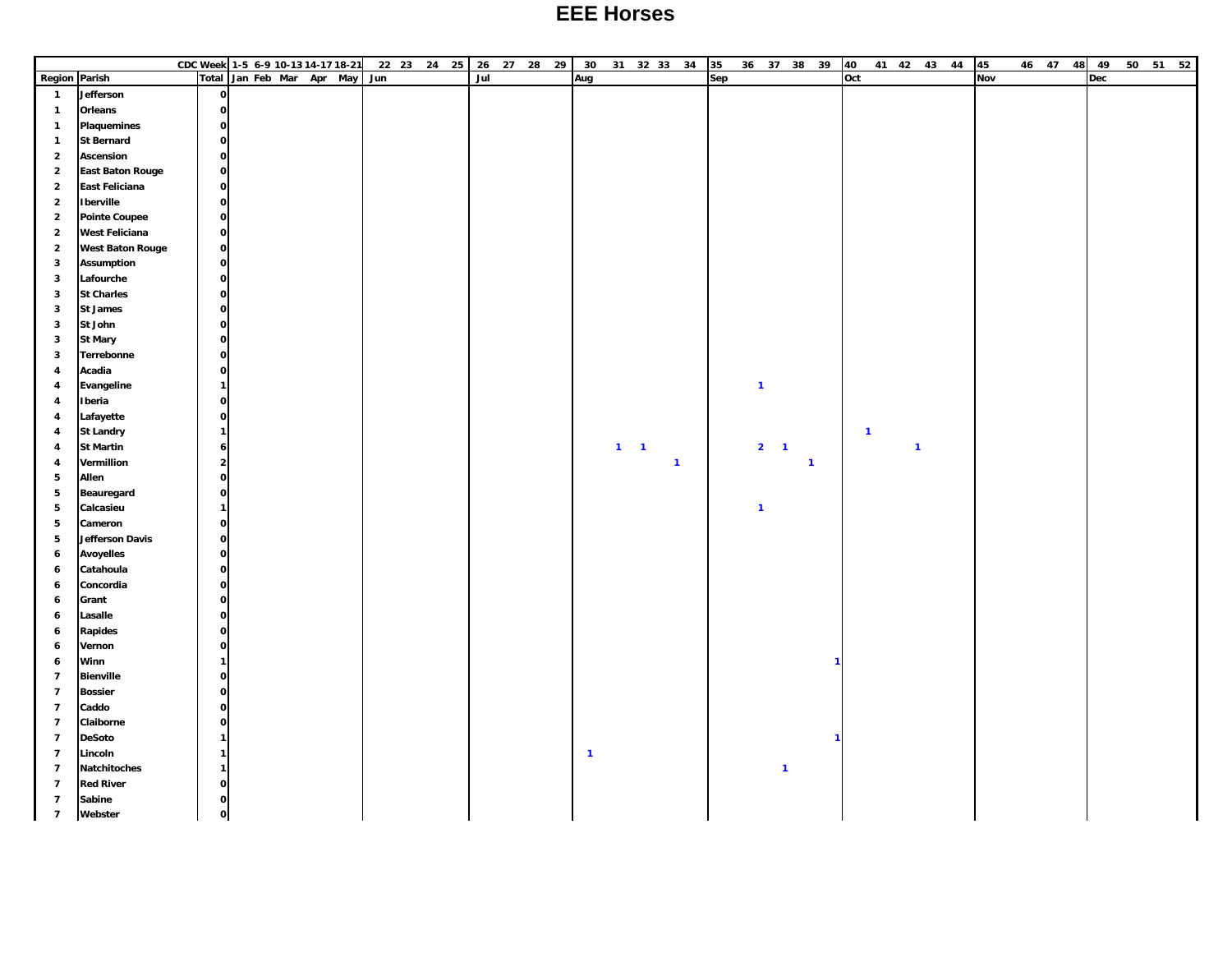#### **EEE Horses**

|               |                         | CDC Week 1-5 6-9 10-13 14-17 18-21 |              |             |              |             |              |                               |   |              |   | 22 23 24 25 |              |              |              | 26 27 28 29 | 30  | 31 |  | 32 33 34 | 35  | 36 37 38 39    |                | 40  |             |  | 41 42 43 44                 | 45  |                            | 46 47 |          | 48           | 49  | 50           | 51 52                    |
|---------------|-------------------------|------------------------------------|--------------|-------------|--------------|-------------|--------------|-------------------------------|---|--------------|---|-------------|--------------|--------------|--------------|-------------|-----|----|--|----------|-----|----------------|----------------|-----|-------------|--|-----------------------------|-----|----------------------------|-------|----------|--------------|-----|--------------|--------------------------|
| Region Parish |                         |                                    |              |             |              |             |              | Total Jan Feb Mar Apr May Jun |   |              |   |             |              | Jul          |              |             | Aug |    |  |          | Sep |                |                | Oct |             |  |                             | Nov |                            |       |          |              | Dec |              |                          |
| 8             | Caldwell                |                                    | $\mathbf{o}$ |             |              |             |              |                               |   |              |   |             |              |              |              |             |     |    |  |          |     |                |                |     |             |  |                             |     |                            |       |          |              |     |              |                          |
| 8             | <b>East Carroll</b>     |                                    | $\mathbf 0$  |             |              |             |              |                               |   |              |   |             |              |              |              |             |     |    |  |          |     |                |                |     |             |  |                             |     |                            |       |          |              |     |              |                          |
| 8             | Franklin                |                                    | $\mathbf 0$  |             |              |             |              |                               |   |              |   |             |              |              |              |             |     |    |  |          |     |                |                |     |             |  |                             |     |                            |       |          |              |     |              |                          |
| 8             | Jackson                 |                                    | $\mathbf 0$  |             |              |             |              |                               |   |              |   |             |              |              |              |             |     |    |  |          |     |                |                |     |             |  |                             |     |                            |       |          |              |     |              |                          |
| 8             | Madison                 |                                    | $\mathbf 0$  |             |              |             |              |                               |   |              |   |             |              |              |              |             |     |    |  |          |     |                |                |     |             |  |                             |     |                            |       |          |              |     |              |                          |
| 8             | Morehouse               |                                    | $\mathbf{o}$ |             |              |             |              |                               |   |              |   |             |              |              |              |             |     |    |  |          |     |                |                |     |             |  |                             |     |                            |       |          |              |     |              |                          |
| 8             | Ouachita                |                                    | $\mathbf 0$  |             |              |             |              |                               |   |              |   |             |              |              |              |             |     |    |  |          |     |                |                |     |             |  |                             |     |                            |       |          |              |     |              |                          |
| 8             | Richland                |                                    | $\mathbf{o}$ |             |              |             |              |                               |   |              |   |             |              |              |              |             |     |    |  |          |     |                |                |     |             |  |                             |     |                            |       |          |              |     |              |                          |
| 8             | <b>Tensas</b>           |                                    | $\mathbf 0$  |             |              |             |              |                               |   |              |   |             |              |              |              |             |     |    |  |          |     |                |                |     |             |  |                             |     |                            |       |          |              |     |              |                          |
| 8             | <b>Union</b>            |                                    | $\mathbf 0$  |             |              |             |              |                               |   |              |   |             |              |              |              |             |     |    |  |          |     |                |                |     |             |  |                             |     |                            |       |          |              |     |              |                          |
| 8             | <b>West Caroll</b>      |                                    | $\mathbf 0$  |             |              |             |              |                               |   |              |   |             |              |              |              |             |     |    |  |          |     |                |                |     |             |  |                             |     |                            |       |          |              |     |              |                          |
| 9             | Livingston              |                                    | $\mathbf 0$  |             |              |             |              |                               |   |              |   |             |              |              |              |             |     |    |  |          |     |                |                |     |             |  |                             |     |                            |       |          |              |     |              |                          |
| 9             | St Helena               |                                    | $\mathbf 0$  |             |              |             |              |                               |   |              |   |             |              |              |              |             |     |    |  |          |     |                |                |     |             |  |                             |     |                            |       |          |              |     |              |                          |
| 9             | <b>St Tammany</b>       |                                    | $\mathbf 0$  |             |              |             |              |                               |   |              |   |             |              |              |              |             |     |    |  |          |     |                |                |     |             |  |                             |     |                            |       |          |              |     |              |                          |
| 9             | Tangipahoa              |                                    |              |             |              |             |              |                               |   |              |   |             |              |              |              |             |     |    |  |          |     |                |                |     |             |  |                             |     |                            |       |          |              |     |              |                          |
| 9             | Washington              |                                    | $\mathbf 0$  |             |              |             |              |                               |   |              |   |             |              |              |              |             |     |    |  |          |     |                |                |     |             |  |                             |     |                            |       |          |              |     |              |                          |
|               | Undetermined            |                                    | $\mathbf{0}$ |             |              |             |              |                               |   |              |   |             |              |              |              |             |     |    |  |          |     |                |                |     |             |  |                             |     |                            |       |          |              |     |              |                          |
|               | <b>EEE-Horses Total</b> |                                    | 16           | $\mathbf 0$ | $\mathbf{o}$ | $\mathbf 0$ | $\mathbf{0}$ |                               | o | $\mathbf{o}$ | 0 | $\Omega$    | $\mathbf{O}$ | $\mathbf{0}$ | $\mathbf{o}$ | $\Omega$    |     |    |  |          |     | $\overline{2}$ | $\overline{2}$ |     | $\mathbf 0$ |  | $\mathbf 0$<br>$\mathbf{o}$ |     | $\mathbf 0$<br>$\mathbf 0$ |       | $\Omega$ | $\mathbf{O}$ | 0   | $\mathbf{O}$ | $\mathbf{O}$<br>$\Omega$ |